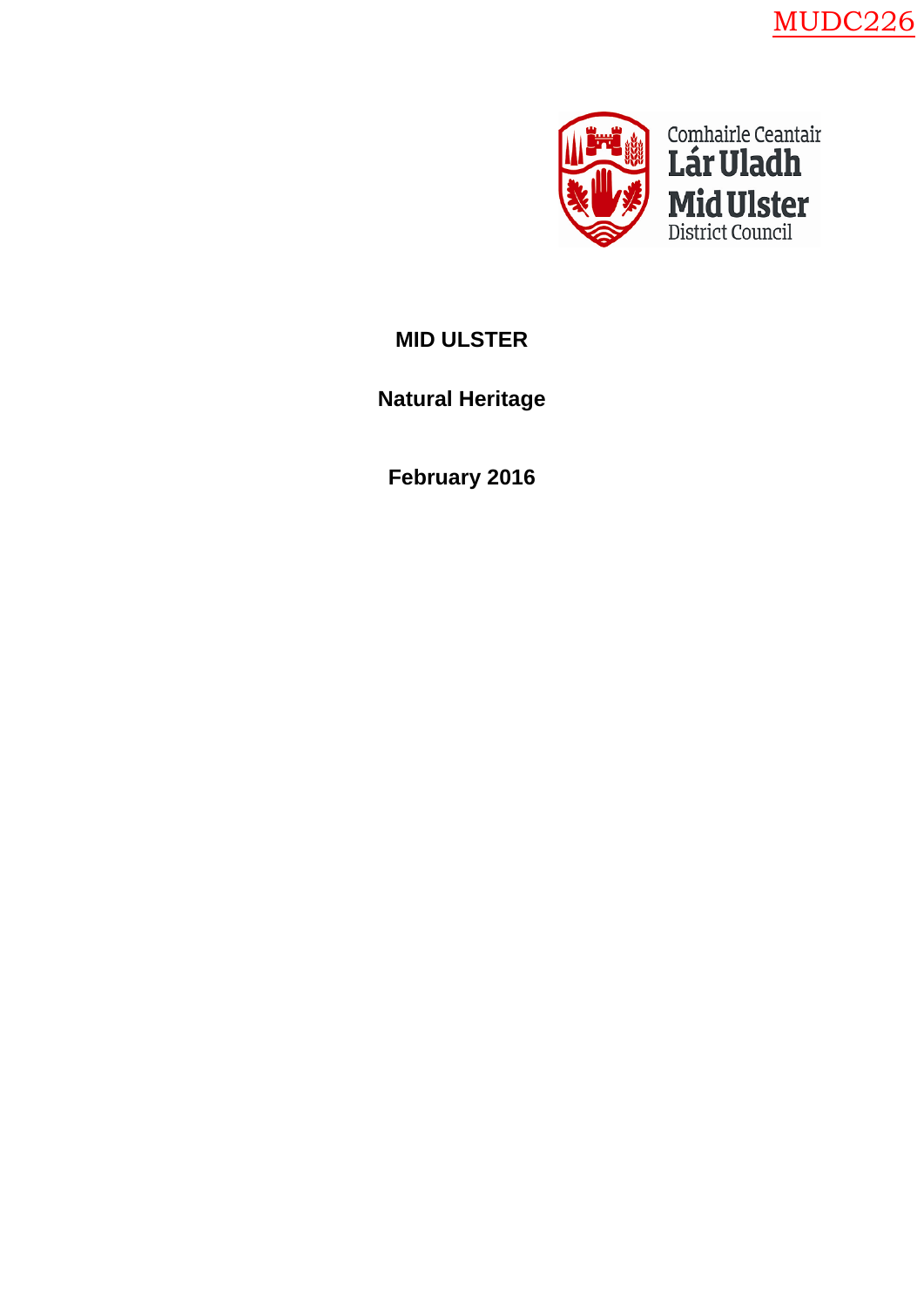### **Natural Heritage**

- **Purpose: To provide members with an opportunity to consider existing planning policies as they pertain to Natural Heritage and to consider the need for alternative policies in light of the forthcoming Local Development Plan.**
- **Content: The paper provides information on:**
	- **(i) The legislative requirements for natural heritage and existing planning policies**
	- **(ii) Mid Ulster District Council (MUDC) objectives for natural heritage and the linkages between the MUDC objectives for future growth and the Sustainability Appraisal, Regional planning policy and Strategic Planning Policy Statement objectives**
	- **(iii) Consider existing policies and consider preferred and alternative policy options for natural heritage within the Local Development Plan**
- **Recommendation: That the Planning Committee notes the findings and considers how this paper shall be used to inform the Preferred Options Paper (POP) and strategic policies in the Local Development Plan (LDP)**

### **1.0 Introduction**

- 1.1 The purpose of this paper is to inform the Planning Committee of current planning policies associated with natural heritage and assess whether or not they are fit for purpose against the Council's objectives regarding the need to protect, conserve and enhance the Natural Environment through the new Local Development Plan (LDP) 2030.
- 1.2 This paper contains an assessment of how existing planning policies relevant to natural heritage take account of the Regional Development Strategy 2035 (RDS 2035), the Single Planning Policy Statement (SPPS), Sustainability Appraisal themes and the MUDC natural environment objectives through the proposed LDP objectives.
- 1.3 It should be noted that the Northern Ireland Environment Agency (NIEA) has the principal responsibility for the designation of a hierarchy of sites that are of nature conservation importance. It is the Council's role as the responsible authority to ensure the protection of these sites through the use of relevant planning policy i.e. Planning Policy Statement 2 – Natural Heritage. In addition the Council has the power to identify and designate Local Nature Reserves, Wildlife Refuges and Sites of Local Conservation Importance (SLNCI) through the LDP process. And in relation to trees and woodland the Council can also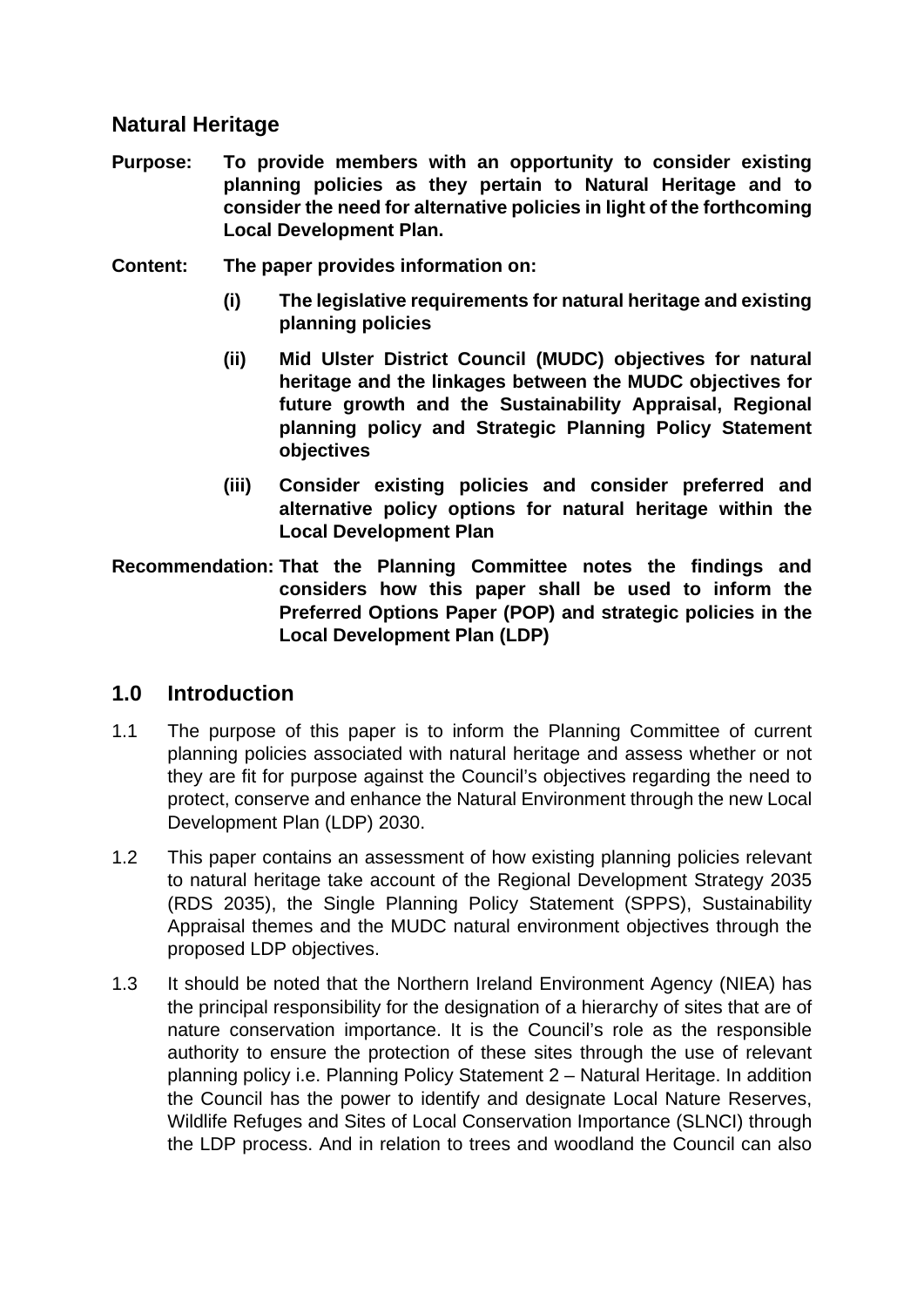protect trees of special value in terms of amenity, history or variety, through the use of Tree Preservation Orders (TPO's).

# **2.0 Legislative Context**

- 2.1 The protection of natural heritage is an intricate and legally complex area with laws and regulations to conserve or regulate how it is used, that have origins at global, European Union, national and sub-national level.
- 2.2 **International:** The United Kingdom (UK) is a contracting party to a number of legally binding international agreements, such as the Ramsar Convention on the protection of wetlands of international importance, under which Ramsar Sites are listed.
- 2.3 **EU:** Once party to such agreements countries are often obliged to transpose their requirements into national law. Conventions therefore give rise to much national legislation, such as the following key directives, adopted by the EU, applying to the UK, the:
	- [Birds Directive.](http://jncc.defra.gov.uk/page-1373) Provides for the selection of sites for their importance as areas for breeding, over wintering and migrating birds known as Special Protection Areas (SPA).
	- [Habitats Directive.](http://jncc.defra.gov.uk/page-1374) Requires the protection of certain natural habitats through the designation of Special Areas of Conservation (SAC).
	- Water Framework Directive. Aims to establish a framework for the protection of all surface waters and groundwater to reach good ecological and chemical status in all waters as a rule by 2015

SAC's and SPA's make up a network of [nature protection areas,](https://en.wikipedia.org/wiki/Protected_area) collectively called [Natura](http://ec.europa.eu/environment/nature/natura2000/index_en.htm) 2000 sites.

- 2.4 **UK:** Nature conservation policy is a devolved function as such there may be some divergence in approaches to legislation between the country administrations as long as they are consistent with international obligations.
- 2.5 **Northern Ireland (NI):** Our main legislation which relates primarily to nature reserves, Areas of Special Scientific Interest (ASSI's), wildlife protection and the implementation of the Habitats Directive is contained within the:
	- [Wildlife \(Northern Ireland\) Order 1985](http://www.legislation.gov.uk/nisi/1985/171/contents)
	- [Nature Conservation and Amenity Lands \(NI\) Order 1985](http://www.legislation.gov.uk/nisi/1985/170/contents)
- 2.6 Amendments to which have taken place through the:
	- [Wildlife \(Amendment\) \(Northern Ireland\) Order 1995](http://www.legislation.gov.uk/nisi/1995/761/contents)
	- [Conservation \(Natural Habitats, &c\) Regulations \(Northern Ireland\) 1995](http://www.opsi.gov.uk/sr/sr1995/Nisr_19950380_en_1.htm)
	- [Environment \(Northern Ireland\) Order 2002](http://www.legislation.gov.uk/nisi/2002/3153/contents)
	- [Wildlife and Natural Environment Act \(Northern Ireland\) 2011](http://www.legislation.gov.uk/nia/2011/15/contents/enacted)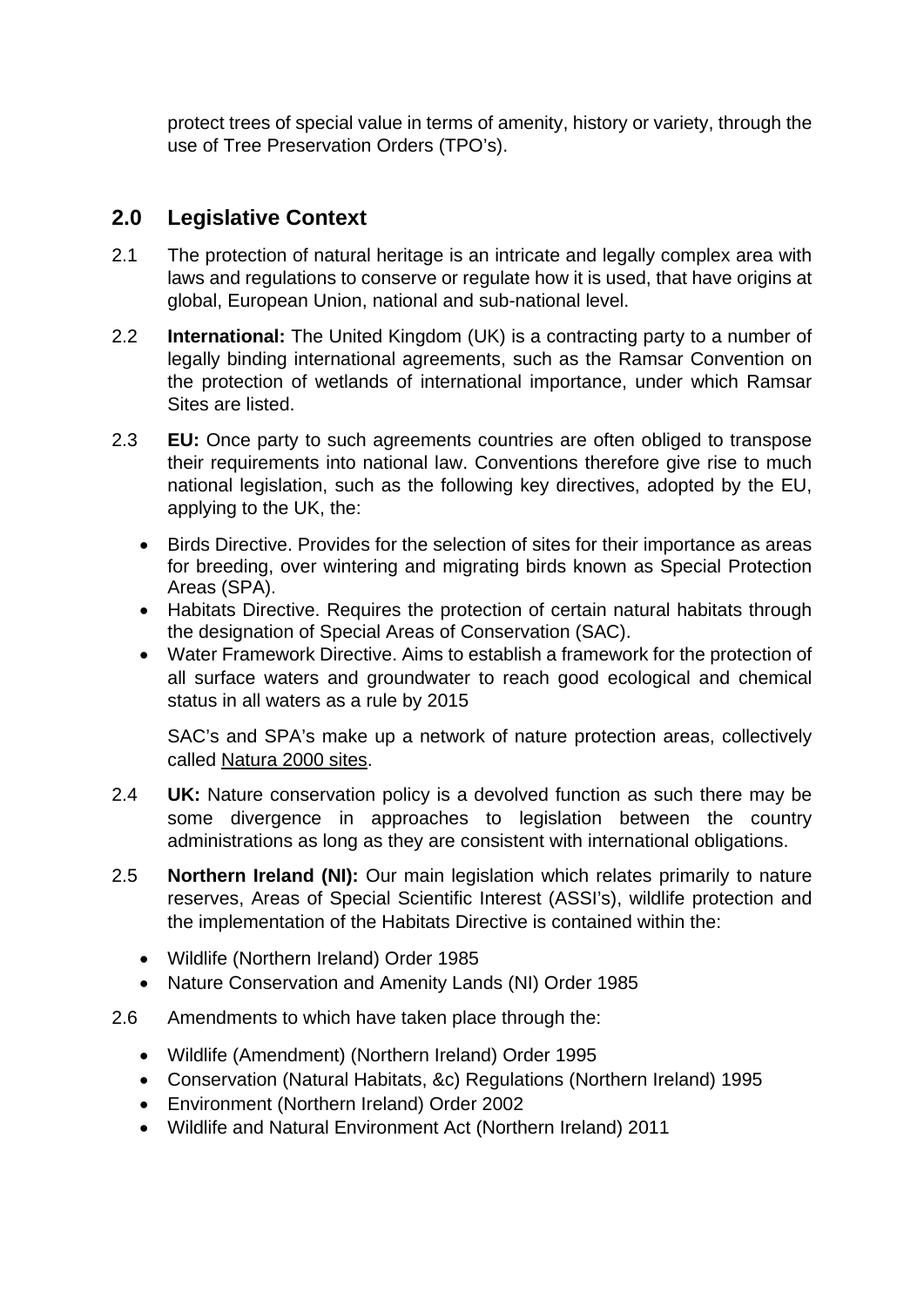# **3.0 The Objectives**

#### **(a) Regional Development Strategy 2035 (RDS) and the Strategic Planning Policy Statement (SPPS)**

- 3.1 The RDS provides an overarching strategic planning framework to facilitate and guide the public and private sectors. It addresses economic, social and environmental issues aimed at achieving sustainable development and social cohesion. This overarching document sets out clear objectives for natural heritage that have been fully considered in formulating the objectives of the SPPS.
- 3.2 The SPPS, which was formally adopted in September 2015, is a statement of the Department's policy on important planning matters that should be addressed across NI. It has been agreed with the NI Executive and its objectives have been judged to be in general conformity with those of the RDS 2035. The regional strategic objectives contained within the SPPS for natural heritage are to:
	- protect, conserve, enhance and restore the abundance, quality, diversity and distinctiveness of the region's natural heritage;
	- further sustainable development by ensuring that natural heritage and associated diversity is conserved and enhanced as an integral part of social, economic and environmental development;
	- assist in meeting international (including European), national and local responsibilities and obligations in the protection and enhancement of the natural heritage;
	- contribute to rural renewal and urban regeneration by ensuring developments take account of the role and value of natural heritage in supporting economic diversification and contributing to a high quality environment; and
	- take actions to reduce our carbon footprint and facilitate adaptation to climate change.
- 3.3 To achieve its objectives the SPPS sets out regional strategic policy<sup>[1](#page-3-0)</sup> which Councils must take into account in the preparation of LDP's and in the determination of planning applications. It highlights the planning authority i.e. the Council should apply the precautionary principle when considering the impacts of a proposed development on national or international significant landscape or natural heritage resources. And outlines a number of measures<sup>[2](#page-3-1)</sup> to be followed in implementing its strategic policy.

<span id="page-3-0"></span> <sup>1</sup> Regional Strategic Policy for Natural Heritage, paragraphs 6.173 to 6.193, pages 80 to 84, Single Planning Policy Statement

<span id="page-3-1"></span><sup>2</sup> Implementation of Regional Strategic Policy for Natural Heritage , paragraphs 6.194 to 6.198, pages 84 to 85, Single Planning Policy Statement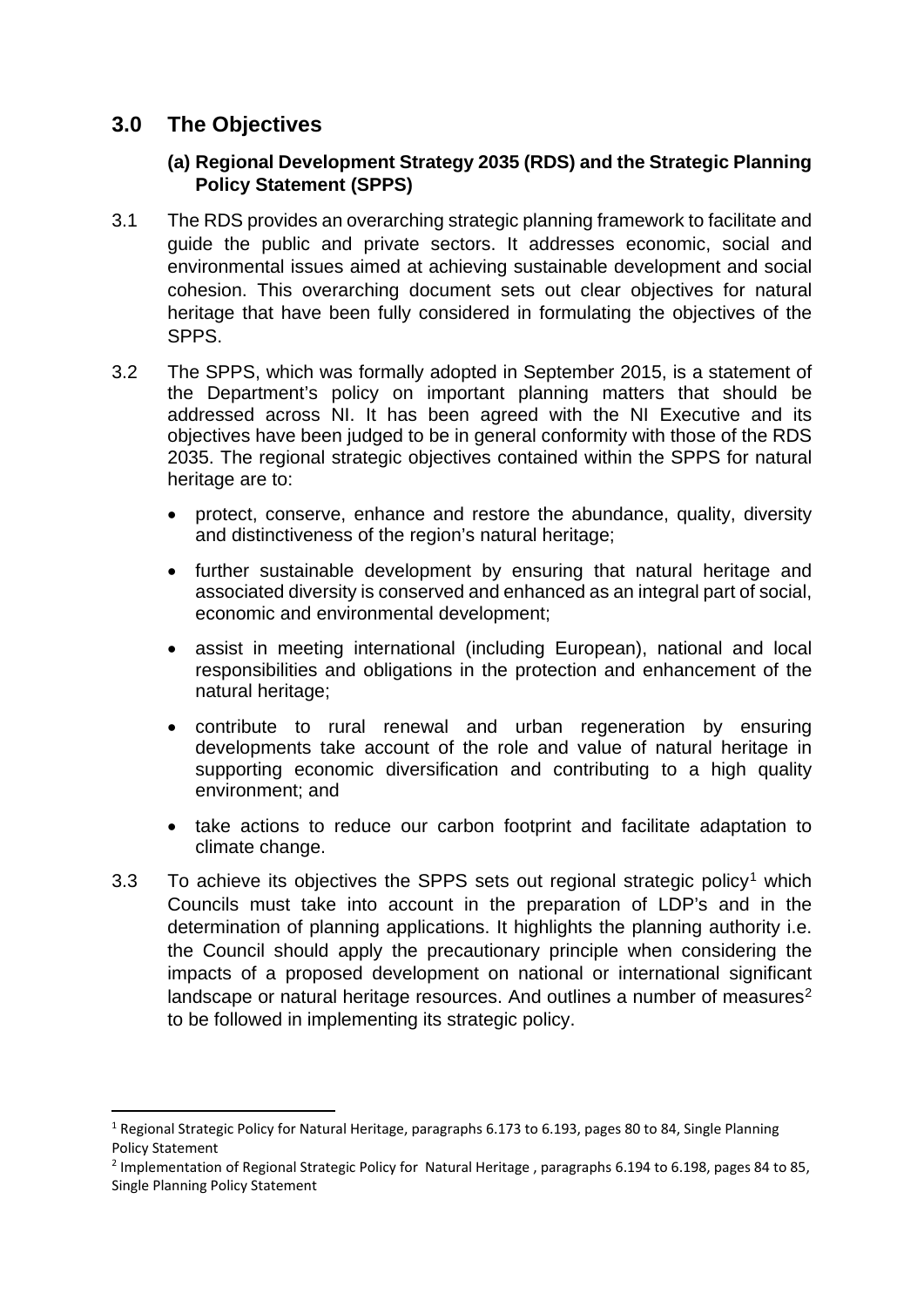For further details on the Natural Heritage Regional policy please refer to Appendix 1.

### **(b) Mid Ulster Council**

- 3.4 Position Paper One[3](#page-4-0), set out key baseline data and presented a potential growth strategy to generate ideas on how planning can best meet the needs of a growing community and the different groups within that community.
- 3.5 It outlined that a LDP designed to complement a community plan can assist in combating many of the issues highlighted by formulating policy and proposals for the area designed at truly achieving sustainable development
- 3.6 Accordingly, it outlined a number of needs and policy goals that will assist in formulating the aim and objectives of the future LDP. One of these objectives was to enhance the environment and improve infrastructure, namely;
	- The need to protect and enhance the natural and built environment to achieve biodiversity, quality design, enhanced leisure and economic opportunity and promote health and wellbeing.

The statutory requirement to protect designated natural heritage sites, species and habitats, is reflected in the above strategic policy objective for the LDP.

### **(c) Sustainability Appraisal (SA) Objective**

- 3.7 MUDC has a statutory requirement in the formulation of its LDP, to further sustainable development by ensuring that it is subject to a Sustainability Appraisal incorporating a Strategic Environmental Assessment (SA/SEA).
- 3.8 An SA/SEA is an appraisal of the economic, environmental, and social effects of a plan from the outset of the preparation process to allow decisions to be made that accord with [sustainable development.](https://en.wikipedia.org/wiki/Sustainable_development)
- 3.9 A key objective of the Sustainability Appraisal<sup>[4](#page-4-1)</sup> is to conserve and enhance biodiversity. Current planning policy should take account of the need to;
	- Conserve and enhance habitats of borough or local importance and create habitats in areas of deficiency;
	- Conserve and enhance species diversity; and in particular avoid harm to protected species;
	- Conserve and enhance sites designated for their nature conservation interest at the regional or national level
	- Protect and enhance woodland cover and trees and promote their management; and

<span id="page-4-0"></span><sup>&</sup>lt;sup>3</sup> Position Paper One Population and Growth, September 2014, Mid Ulster

<span id="page-4-1"></span><sup>4</sup> Appendix II Mid Ulster Sustainability Assessment Incorporating Strategic Environmental Assessment June 2015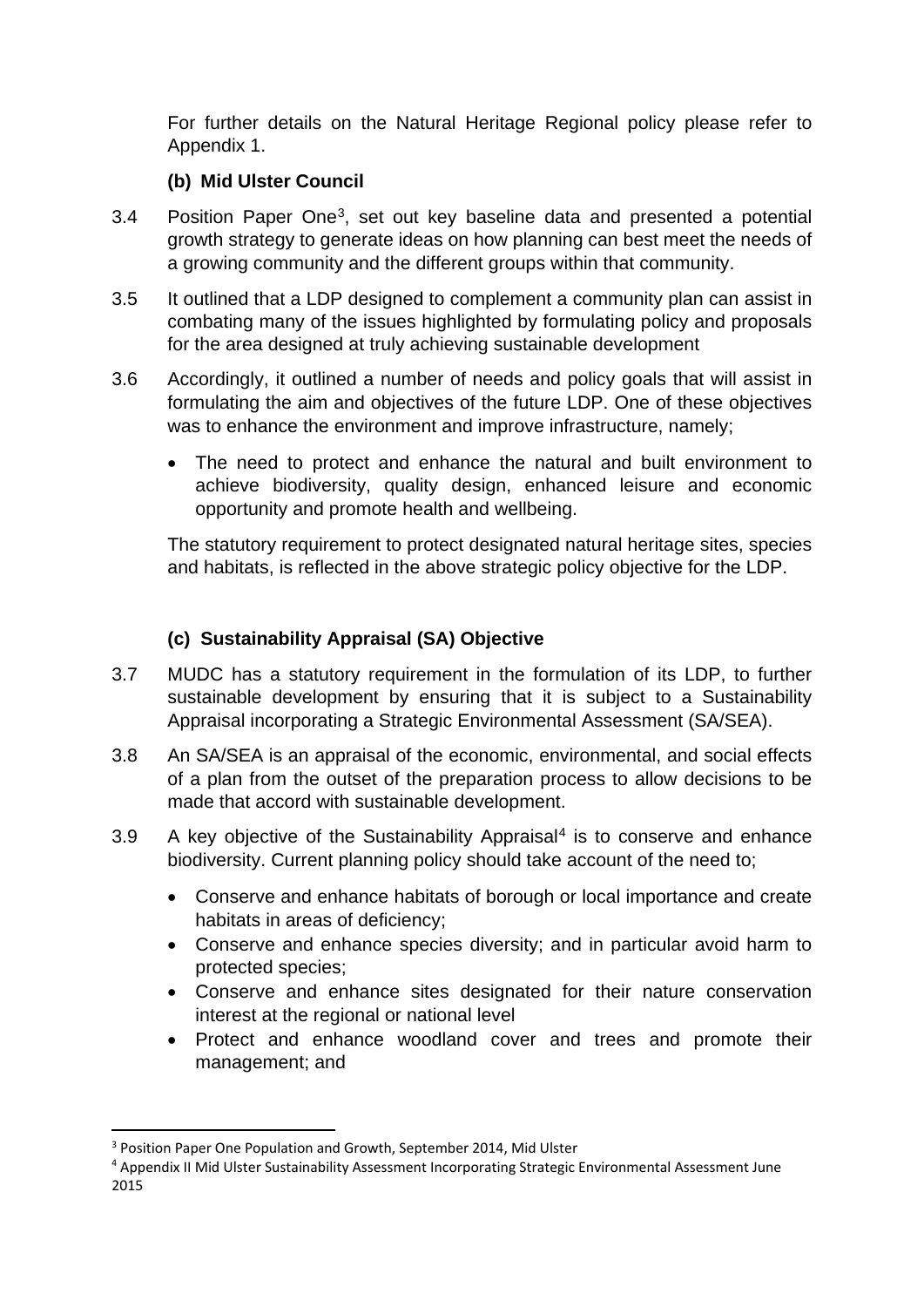- Improve access to and promote the educational value of sites of biodiversity value.
- 3.10 A further key objective of the SA/SEA is to maintain and enhance the character and quality of landscapes. All future planning policies will be subject to SA/SEA as Mid Ulster must carry out an appraisal of the sustainability of the LDPs policies. New policies should take account of the need to;
	- Improve the landscape character and visual amenity of open spaces
	- Protect and enhance local distinctiveness and sense of place
	- Minimise visual intrusion and protect views

# **4.0 Evaluation and Assessment of Planning Policy Statement 2 (PPS 2) - Natural Heritage**

- 4.1 The purpose of this section is to assess the effectiveness of PPS 2 in more detail and to consider the following:
	- 1. Do the policies contained within PPS 2 accord with the objectives of the SPPS and the LDP in relation to natural heritage?
	- 2. Whether or not the policies require any amendments to ensure that they accord with the objectives of the SPPS.
	- 3. Are the current policies are fit for purpose in the context of MUDC or is there a need to adapt policies which will reflect the aims, objectives of the SPPS and yet tailored to the specific circumstances of the plan area?
- 4.2 PPS 2 sets out key planning policies for the protection, conservation and enhancement of our natural heritage, which it defines as, "the diversity of our habitats, species, landscapes and earth science features". It embodies the Government's commitment to sustainable development and environmental stewardship.
- 4.3 In addition to the knowledge and experiences of planning staff in the day to day operation of PPS 2 and the information gained from preparatory papers, MUDC liaised with NIEA (Natural Heritage) as part of this evaluation to gauge their expert opinion on the effectiveness and robustness of the existing policies. Their feedback has helped to inform the overall assessment of the PPS 2.

It should be noted that all evaluations and assessments are based on datasets supplied by NIEA, dated 2014.

4.4 It is acknowledged that these datasets will need to be updated by NIEA and the Planning Department of MUDC prior to the production of the Preferred Options Paper. Other sources of archaeological and built heritage data may also become available. Source data should be keep under review.

# **International Designations**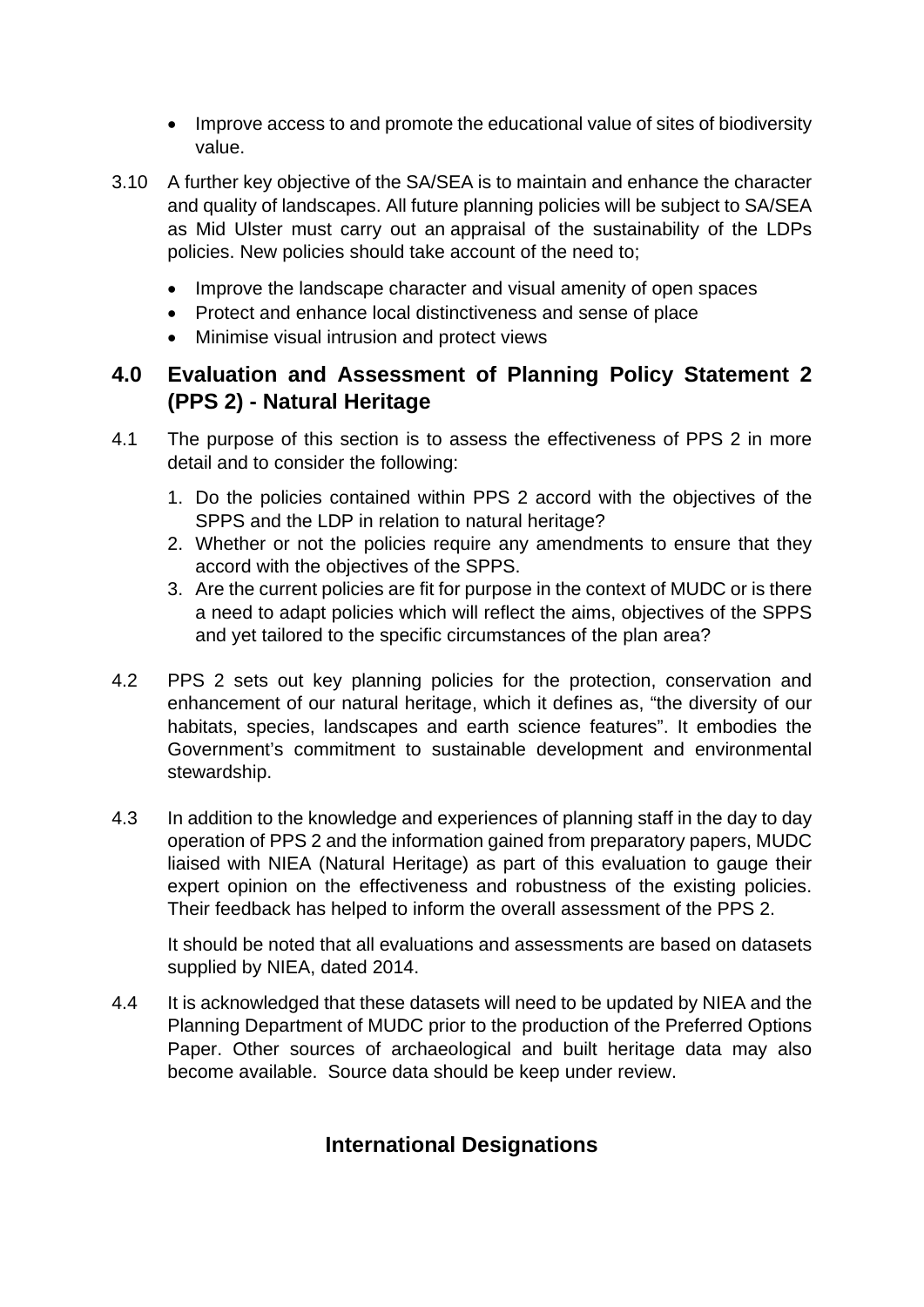- 4.5 The Conservation (Natural Habitats, etc.) Regulations (Northern Ireland) 1995 (as amended), known as the Habitats Regulations places a statutory duty upon MUDC to ensure development proposals are restricted where they are likely to impact upon the integrity of European or Ramsar sites, as these are afforded the highest form of statutory protection.
- 4.6 With regard to international designations the existing policy PPS 2, Policy NH 1 - European and Ramsar Sites - International and the SPPS (Regional Strategic Policy) both clearly state that:

"Planning permission will only be granted for a development proposal that, either individually or in combination with existing and/or proposed plans or projects, is not likely to have a significant effect on:

- a European Site (Special Protection Area, proposed Special Protection Area, Special Areas of Conservation, candidate Special Areas of Conservation and Sites of Community Importance); or
- a listed or proposed Ramsar Site"

And

4.7 "Where a development proposal is likely to have a significant effect (either alone or in combination) or reasonable scientific doubt remains." They both outline the following procedure, though the SPPS however makes it clearer that;

"the planning authority is required by law to carry out an appropriate assessment of the implications for the site in view of the site's conservation objectives. That, only after having ascertained that it will not adversely affect the integrity of the site, can the planning authority agree to the development and impose appropriate mitigation measures in the form of planning conditions."

- 4.8 The thrust of the existing policy remains within the above paragraph, however the SPPS's simple restructuring and use of stronger wording leaves no uncertainty as to the procedure and the duty placed on MUDC, which if not undertaken correctly could lead to judicial review or EU infraction at EU level.
- 4.9 Finally PPS 2 and the SPPS both state that;

A development which could adversely affect the integrity of a European or Ramsar site may only be permitted in exceptional circumstances. The SPPS simple states, exceptional circumstances as laid down in the relevant statutory provisions, which it references as a footnote. PPS 2 on the other hand details the exceptional circumstances, as follows, where:

- there are no alternative solutions; and
- the proposed development is required for imperative reasons of overriding public interest; and
- compensatory measures are agreed and fully secured.
- 4.10 As part of the consideration of exceptional circumstances, where a European or Ramsar site hosts a priority habitat or priority species listed in Annex I or II of the Habitats Directive, a development proposal will only be permitted when: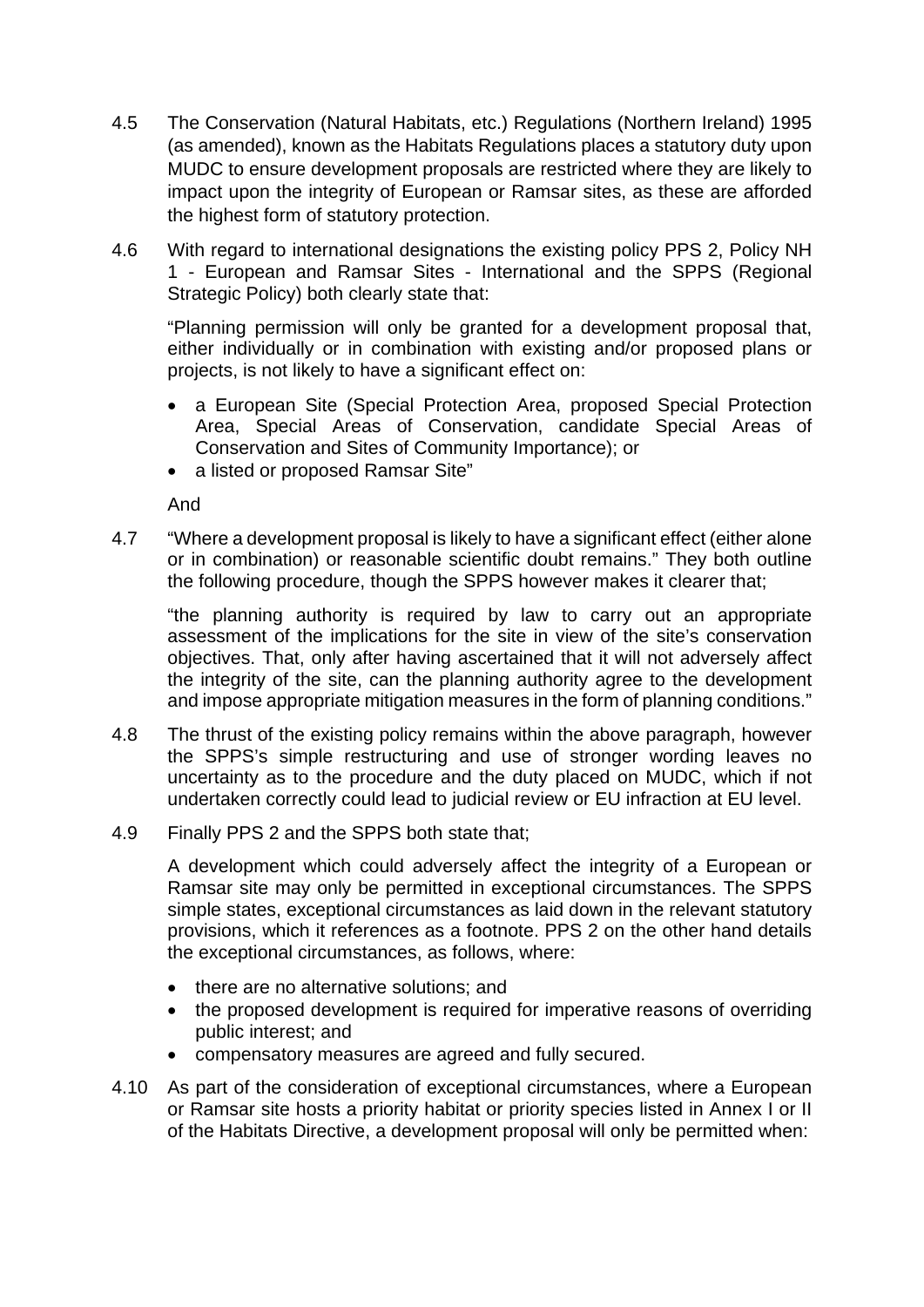- it is necessary for reasons of human health or public safety or there is a beneficial consequence of primary importance to the environment; or
- agreed in advance with the European Commission.
- 4.11 From what we have outlined above we can see quite clearly the existing policy accords with the SPPS. Although the level of detail between the two varies, as the SPPS which set out to reflect and update the provision of PPS 2 in a strategic way has in effect shortened and simplified the existing policy, in addition to some minor restructuring and the use of stronger wording it has made it clearer and more user friendly.
- 4.12 It has been established that the existing policy accords with the SPPS and in addition NIEA has advised that "This policy reflects the duty and process required by The Conservation (Natural Habitats, etc.) Regulations (Northern Ireland) 1995 (as amended), known as the Habitats Regulations. As the process can be quite complicated and therefore leave cases open to judicial review, or infraction at the EU level, if not undertaken correctly."
- 4.13 Put quite simply NIEA hold the view that the complex nature of the process justifies the detail of the policy, which they have found as it stands, adequate in providing protection of European sites and as such have cited a number of appeal decisions, judicial reviews and case law to demonstrate the legislative strength behind the policy:
	- Joint Appeals<sup>[5](#page-7-0)</sup> for single wind turbines were dismissed partly due to the lack of information on peat slide risk which would have affected Owenkillew SAC River.
	- NI's Judicial Review of the A5 road scheme<sup>[6](#page-7-1)</sup> that quashed outline planning permission as the procedure had not assessed the impact on ecology including the downstream SAC. It was quashed as the impact on the SAC had not followed the correct procedure following a public inquiry. As doubts and additional information were raised at the public inquiry of the impacts on the SAC river, the Habitats Regulations Assessment should have been reassessed.
	- Highlighting case law from other jurisdictions is also relevant in relation to EU directives and their interpretation into policy the N6 Galway City Outer Bypass road scheme<sup>[7](#page-7-2)</sup>, was cited as the most recent infraction decision relevant to planning in that it considered Directive 92/43/EEC and the assessment process for the SAC. This looked at the criteria to be applied when assessing the likelihood that a plan or project will adversely affect the integrity of the site concerned.
- 4.14 NIEA set out the importance of the application of the existing policy, that, "it must be applied to all applications that have the potential to impact on such designated sites." To this end they suggested consultation areas could be identified for designated sites within the Habitats Regulations Assessment. A similar procedure was utilised for some recent area plans such as the

<span id="page-7-0"></span> <sup>5</sup> 2013/A0155 & 2013/A0156

<span id="page-7-1"></span><sup>&</sup>lt;sup>6</sup> Sandale Development Limited's Application [2010] NIQB 43<br><sup>7</sup> C-258/11, Lough Corrib site

<span id="page-7-2"></span>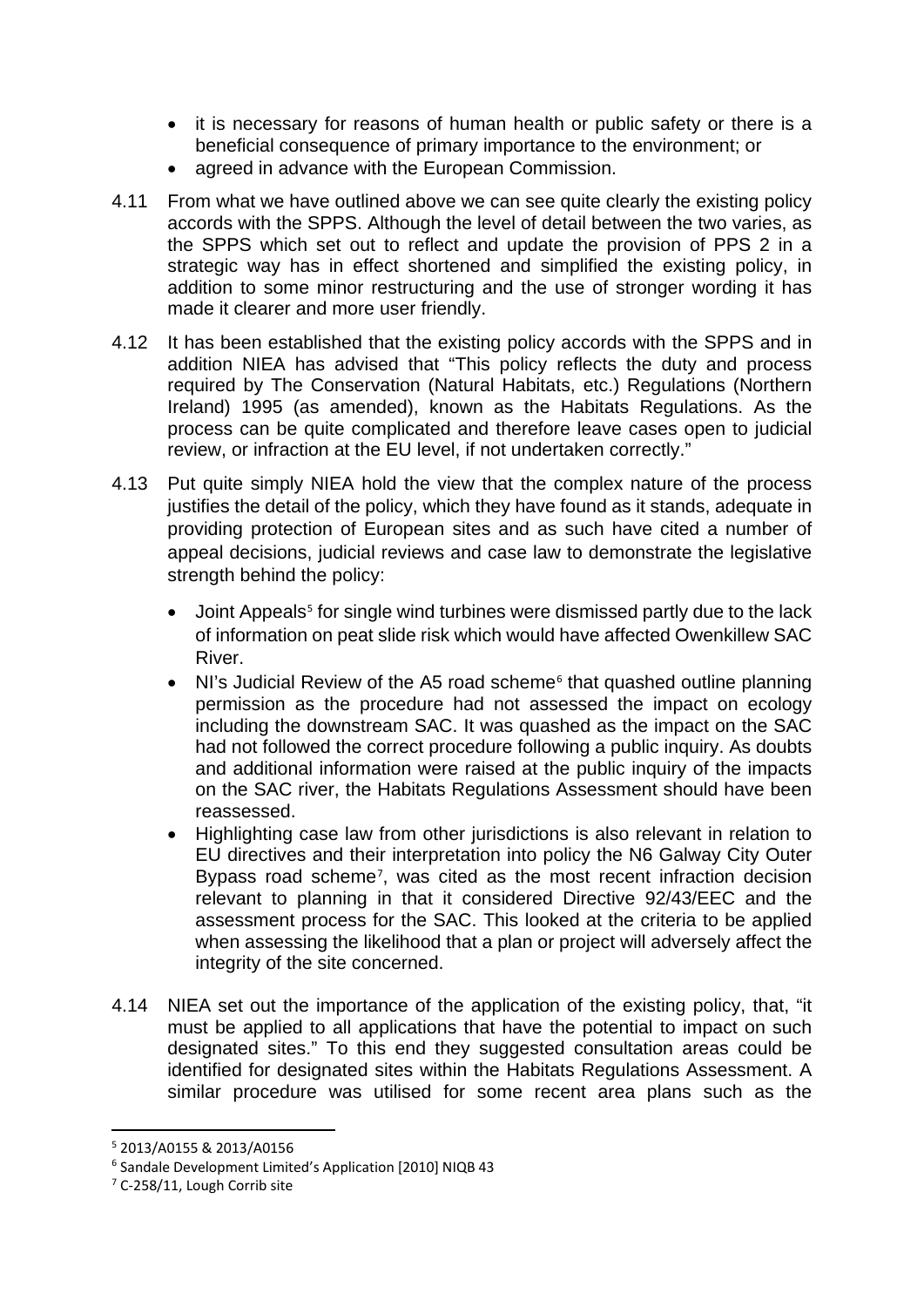Magherafelt Area Plan. This mitigation measure highlights the areas around a site where development has the potential to affect the site. Consultation areas if rolled out across the LDP area, to include the former Cookstown and Dungannon & South Tyrone districts would in theory give another control mechanism for the protection to European sites located within the MUDC area. Unfortunately these zones cannot cover every eventuality for example, the Magherafelt Area Plan didn't include a the two river systems in the district, highly sensitive to sediment release or poor water quality from development proposals as the policy would apply to all proposals within their catchments. And for obvious reasons the areas could not apply to proposals with large scale indirect effects such as intensive agricultural installations or wind turbines.

- 4.15 The drawbacks of a consultation areas is that they do not result in new policy but merely a tool which aids in the Development Management process. The idea of consultation areas is something that can be brought forward within its own right outside of the LDP process. In addition the identification of such consultation areas would represent an onerous task and would require monitoring and updating. Each consultation area would have to be tailored to the unique circumstances of each designated area and would have to be individually mapped. Therefore a one size fits all consultation zone could not be applied to all of Mid Ulster's designated areas. Above all the introductions of consultation areas would not provide any clear advice or guidance to an applicant. The current approach of consultation with NIEA on a case to case basis is considered to be acceptable.
- 4.16 However there is a rationale for adding an additional layer of protection on the most important sites within Mid Ulster. This option would be to introduce an additional level of constraint on all types of new development around existing (and proposed) international designations, such as a Ramsar, SPA, SAC etc. The SPPS advises that the tool to achieve this would be the introduction of a Special Countryside Area. Where appropriate these areas would have associated policies which would seek to protect the designated sites from unnecessary and inappropriate development. These Special Countryside Areas would effectively impose a restriction on all types of new development.

### **Options**

- 4.17 **Option 1** *-* Adopt a policy approach similar to the existing policy which as it stands reflects the duty and process of legislative requirements, takes account of and has regard to the RDS, SPPS, and sustainability objectives and as demonstrated by NIEA is currently providing adequate protection to European sites.
- 4.18 **Option 2 -** Develop a new policy which strengthens the desire to protect, conserve and enhance European sites and their settings which are of International importance by introducing a stricter policy through designation of a Special Countryside Area around all International / European designated sites.

This could be considered an overly restrictive option as it would effectively ban all types of development. Furthermore most Natura 2000 sites are afforded a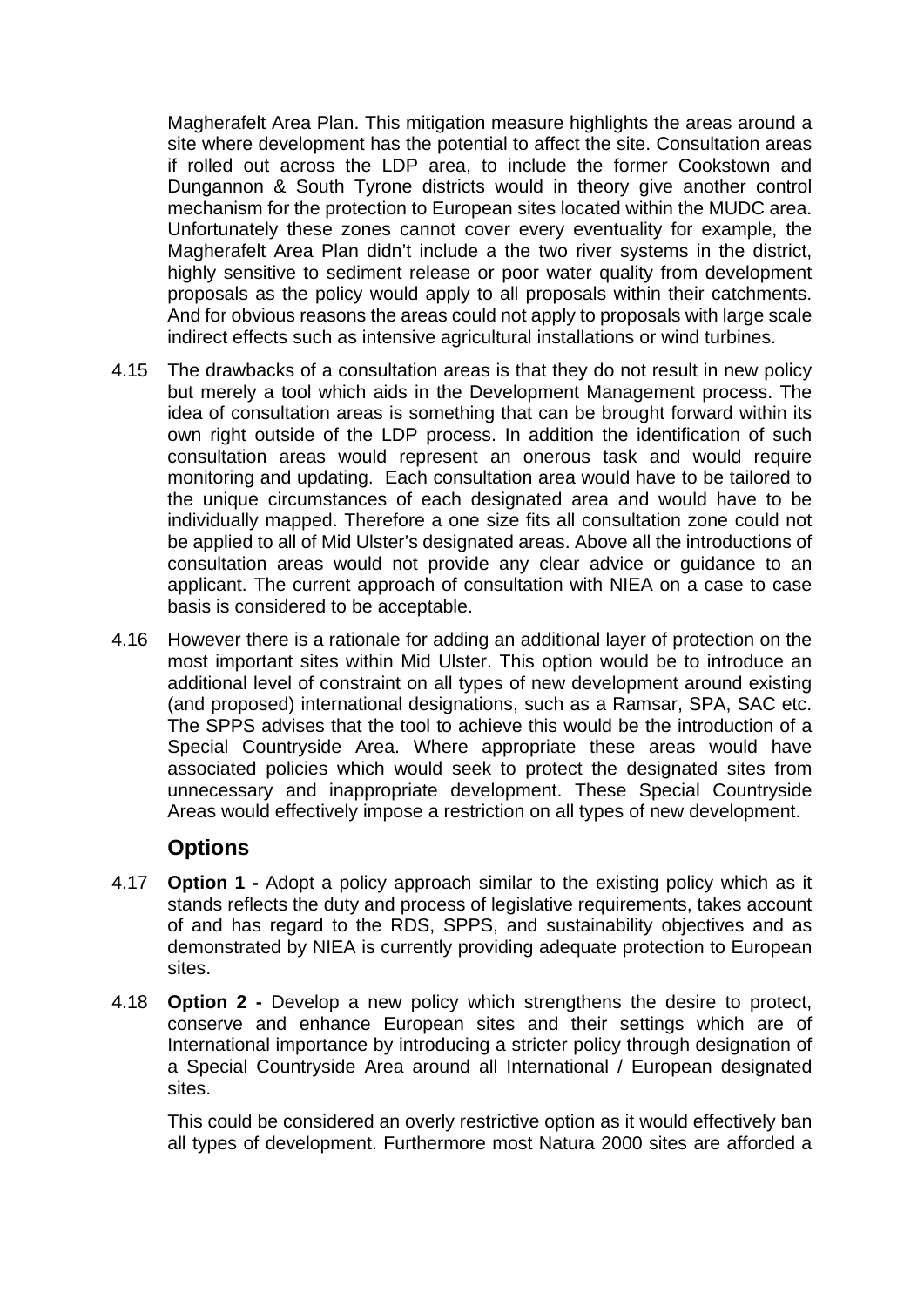significant measure of protection through their designations and the existing accompanying policy.

- 4.19 **Option 3 -** To use a combination of option 1 and option 2. Adopt a policy approach similar to the existing policy in combination with the introduction of a limited number of Special Countryside Areas to restrict all types of new development, focusing on the most sensitive and most at risk designated areas, e.g. Lough Neagh and Lough Beg.
- 4.20 **Preferred Option** *-* Based on the evidence provided it is suggested that the preferred option is, **Option 3**. There is however an opportunity to update the existing policy, simplifying it to make it more user friendly. The Mid-Ulster Council could adopt a similar policy wording, as set out below, with regards the new Local Development Plan International Designations:
- 4.21 *The introduction of Special Countryside Areas around Lough Neagh and Lough Beg where there will be a presumption against new development other than for tourism at designated nodes.*

*Outside of the Special Countryside Areas any development which would have a significant detrimental impact on an International / European designated site (proposed or adopted) will be in conflict with the LDP unless there is no alternative solution and there are imperative reasons of overriding public interest of regional significance* 

# **Protected Species**

- 4.22 PPS 2, Policy NH 2 Species Protected by Law and the SPPS (Regional Strategic Policy) are largely identical, but perhaps most immediately obviously Policy NH 2's use of sub headings which perhaps makes clearer the divide of Protected Species into European Protected Species (EPS) and National Protected Species, as there are differing duties and therefore policy requirements for each, as outlined below.
- 4.23 EPS The Habitats Regulations requires a strict protection of EPS and dictates three tests $8$  where disturbance could take place. As such both PPS 2 and the SPPS states,
- 4.24 "Planning permission will only be granted for a development proposal that is not likely to harm a European protected species.

In exceptional circumstances a development proposal that is likely to harm these species may only be permitted where:-

- 1. there are no alternative solutions; and
- 2. it is required for imperative reasons of overriding public interest; and
- 3. there is no detriment to the maintenance of the population of the species at a favourable conservation status; and
- 4. compensatory measures are agreed and fully secured.

3 Tests

<span id="page-9-0"></span> $8$  Regulation 53 sub-paragraphs (2)(e), (9)(a) and (9)(b)6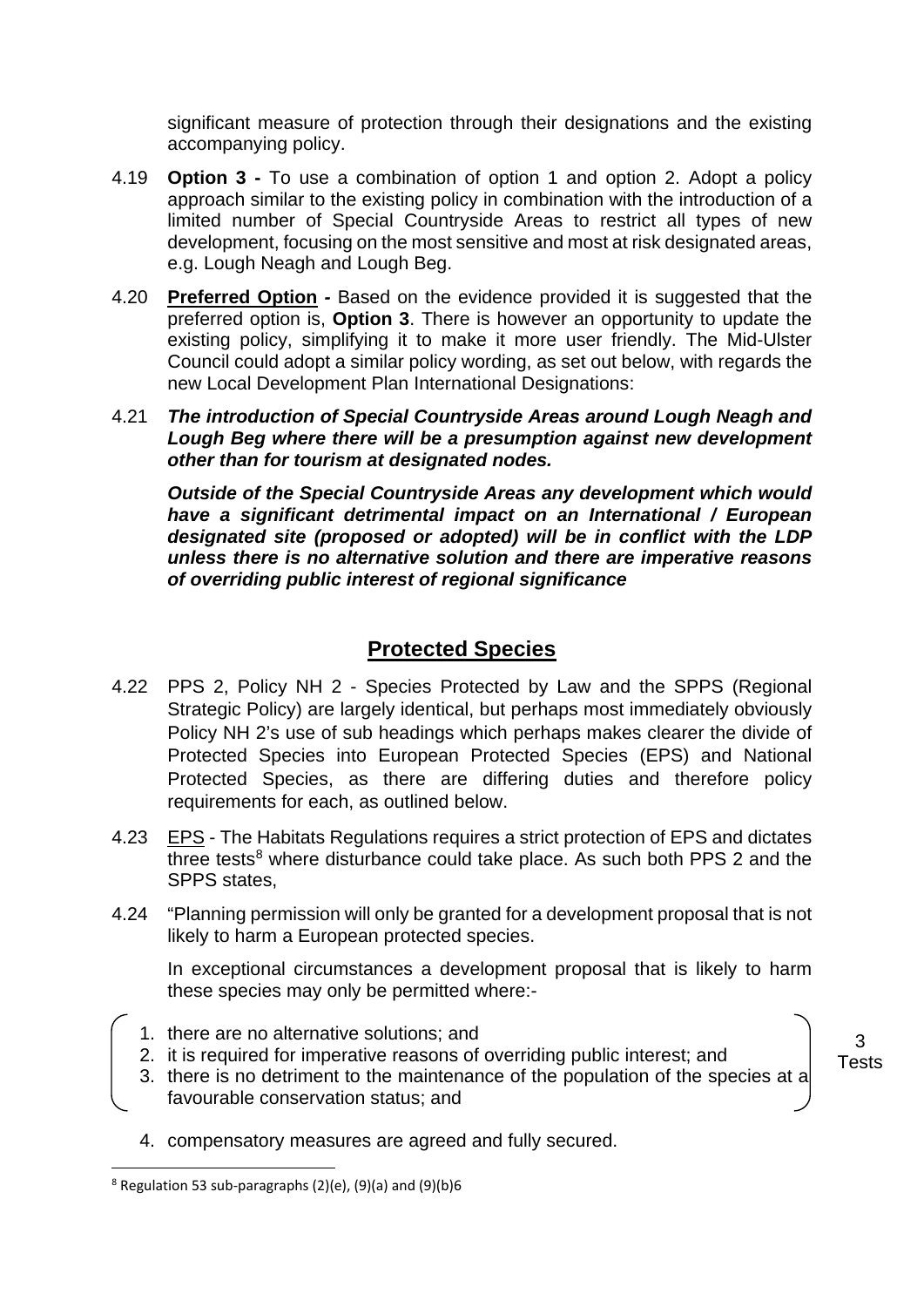4.25 National Protected Species - Species protected under the Wildlife Order are also a material consideration for planning. And as such both PPS 2 and the SPPS states,

"Planning permission will only be granted for a development proposal that is not likely to harm any other statutorily protected species and which can be adequately mitigated or compensated against."

4.26 Furthermore both PPS 2 and the SPPS outline,

"Development proposals are required to be sensitive to all protected species, and sited and designed to protect them, their habitats and prevent deterioration and destruction of their breeding sites or resting places. Seasonal factors will also be taken into account."

- 4.27 As clearly outlined above, PPS 2 and the SPPS are identical in terms of their policy provision despite PPS 2's use of sub headings, which its felt, makes clearer the divide of Protected Species and the differing duties for each, to the policy user.
- 4.28 Focusing on the ease of use of policy it's also just worth noting, PPS 2 within its Justification and Amplification (J&A) states,

'It is a criminal offence to harm a statutorily protected species. The presence of species protected by legislation is a material consideration when a planning authority is considering a development proposal that if carried out, would be likely to result in harm to the species or its habitats."

4.29 However now in a role reversal it could be argued that the SPPS with the inclusion of its opening paragraph, although not worded as strongly as PPS2, is clearer to our roles and responsibility regarding protected species stating that,

"the presence or potential presence of a legally protected species is an important consideration in decision-making. If there is evidence to suggest that a protected species is present on site or may be affected by a proposed development, steps must be taken to establish whether it is present, the requirements of the species must be factored into the planning and design of the development, and any likely impact on the species must be fully considered prior to any determination."

- 4.30 From what we have outlined above we can see quite clearly the existing policy accords with the SPPS. Although there are a couple of key differences that perhaps makes each, individually more user friendly (use of sub headings by PPS 2 and SPPS's introductory paragraph) the thrust and content of the policies are the same.
- 4.31 Now we have established the existing policy accords with the SPPS the question is, is it working?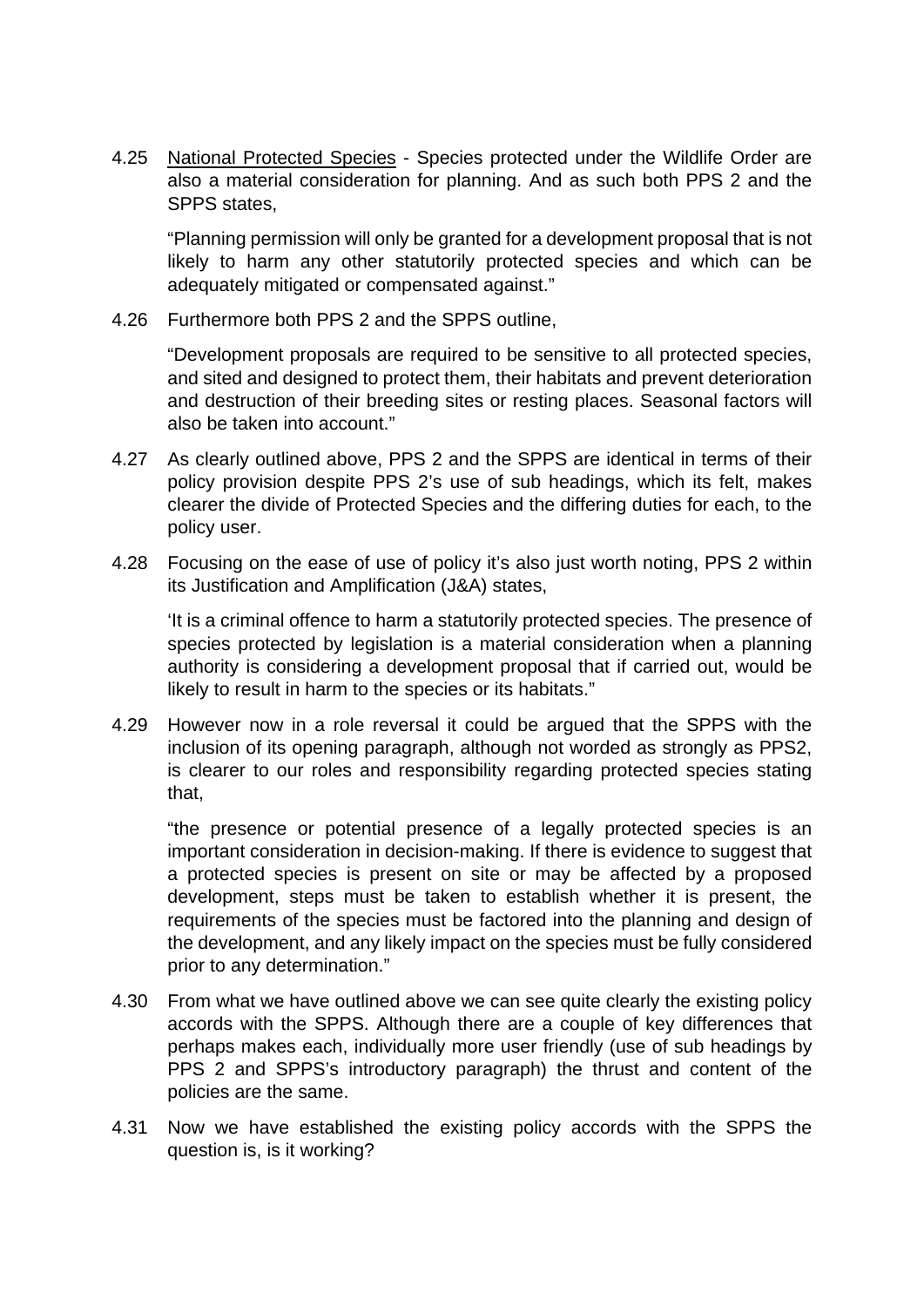Again, in response to our consultation NIEA clearly outlined the existing policy adequately reflects the legal protection given to species protected by both domestic and European law, citing a number of wind turbine appeal decisions and case law to demonstrating the legislative strength behind the policy, such as:

- **Appeal 2012/A0062[9](#page-11-0)** is of relevance in relation to bats and disturbance. The location of the turbine was amended at the hearing and with removal of scrub (not a priority habitat), an adequate buffer for bats was achieved. Although the appeal was allowed, this decision discusses the legislation and caselaw in relation to bats and is therefore a useful reference.
- **Appeal 2014/A0215[10](#page-11-1)** is also of relevance in relation to bats. In this turbine case, there was no bat survey and a long length of hedgerow needed to be removed to allow for a buffer for the turbine. The appeal was dismissed due to uncertainties with impact on bats and the amount of priority habitat (hedgerow) that needed to be removed.
- **Joint Appeals 2013/A0155 and 2013/A0156[11](#page-11-2)** for single wind turbines were dismissed partly due to the lack of information in relation to impact on bats.
- **Appeal 2013/A0180[12](#page-11-3)** was allowed as the commissioner considered that with some gorse hedge removal there was an adequate buffer for bats for the single wind turbine to landscape features.
- 4.32 And perhaps the most relevant case law in relation to EPS:

**The Woolley Case and Morge Case** (although from Great Britain applicable to Northern Ireland, as the legislation relates to a European Directive). The Woolley case and Morge case considered the necessary tests planners must consider to comply with the Habitats Regulations duty when dealing with EPS. These necessary (3) tests as outlined earlier in the paper were incorporated into PPS 2 policy to ensure case officers comply with legislation when making decisions.

**R v Cornwall County Council ex parte Hardy [2001]** considered where there was potential for a significant impact on an EPS, the survey to ascertain impact must be undertaken and considered during the planning process. This again highlights the legislative strength behind the policy, it shows if there is a lack of information regarding the impact of a development on a protected species it must be received as part of the planning process. It is not acceptable to attach a negative condition to a planning decision for a survey prior to development taking place, demonstrating alongside the need for the three policy tests there can be no case put forward for a relaxation of the existing policy regarding protected species.

<span id="page-11-0"></span> <sup>9</sup> Planning reference: K/2012/0122

<span id="page-11-1"></span><sup>10</sup> Planning reference: W/2014/0402/F

<span id="page-11-2"></span><sup>11</sup> Planning reference: I/2013/0057/F and I/2013/0058/F

<span id="page-11-3"></span><sup>12</sup> Planning reference: O/2013/0364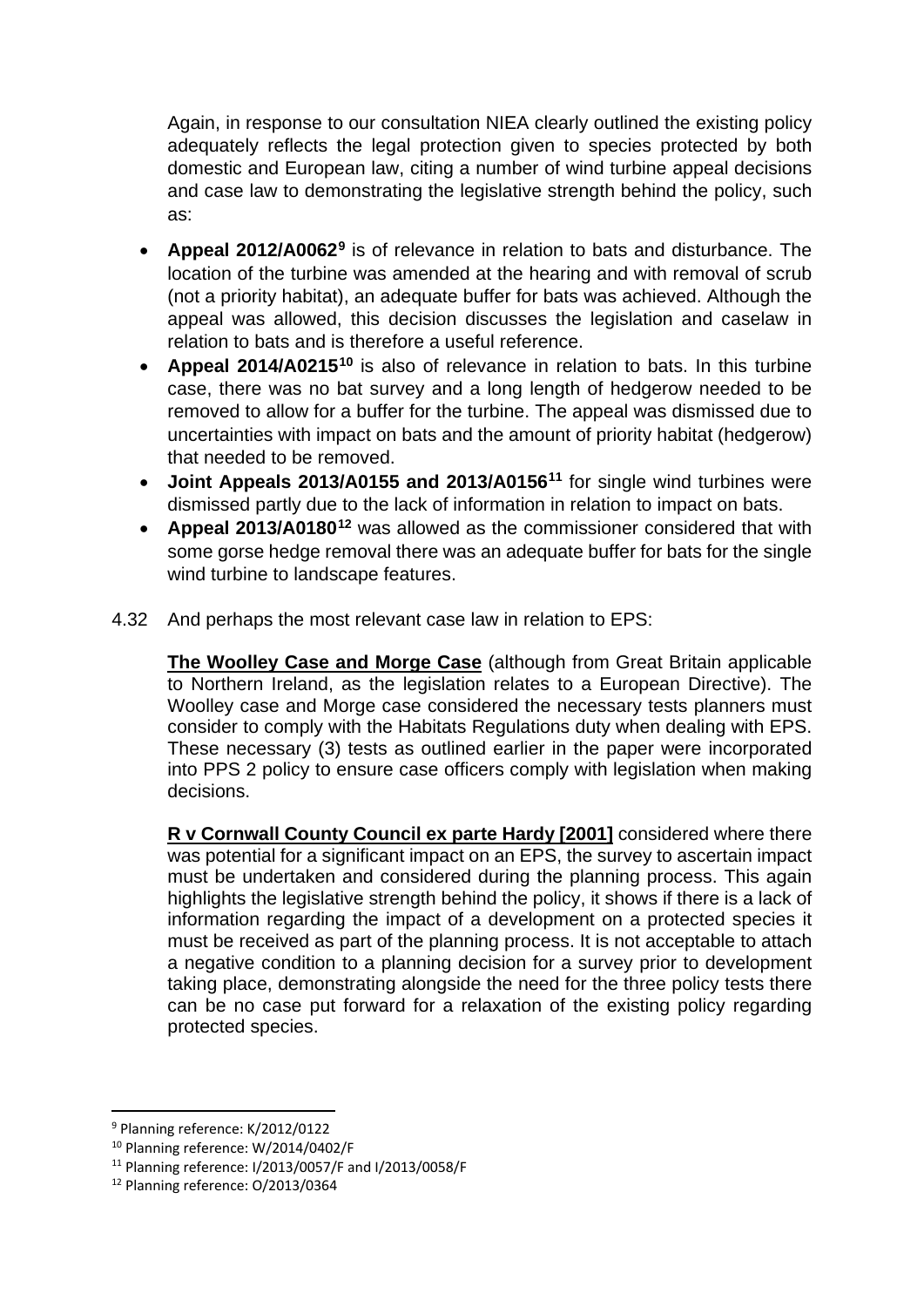Through the above appeals and case law NIEA have demonstrated the legislative strength behind the existing policy and the importance of its correct application. Legislation which must be carefully adhered to and for that reason, again, there can be no relaxation of the existing policy.

Before moving on to policy options it must just be recognised protected species by their very nature are harder to pin down, unlike designated sites they move about, as such NIEA stated that there was potential during the planning process for development which could have a significant impact on a Protected Species to gain approval (slip through net). Such developments may require a licence for works from NIEA (licencing body), post planning, therefore instances could arise whereby certain development activities do not receive a licence, leaving planning approval unsound as it could not be enacted.

As such to avoid such situations they highlight protected species need to be considered during the planning process. A point which as discussed earlier is stressed further in the opening paragraph of the updated SPPS.

### **Options**

- 4.33 **Option 1** *-* Adopt the existing policy which as it stands reflects the duty and process of legislative requirements, takes account of and has regard to the RDS, SPPS, and sustainability objectives and as demonstrated by NIEA is currently providing adequate protection to EPS and National Protected Species.
- 4.34 The above said there may be some room for not changing but strengthening the existing policy to ensure proposals that could have a significant impact on a Protected Species don't as discussed earlier, slip through the net. This could simply be incorporating into the existing policy the opening paragraph from the SPPS which clearly sets out roles and responsibility regarding protected species stating that,
- 4.35 "the presence or potential presence of a legally protected species is an important consideration in decision-making. If there is evidence to suggest that a protected species is present on site or may be affected by a proposed development, steps must be taken to establish whether it is present, the requirements of the species must be factored into the planning and design of the development, and any likely impact on the species must be fully considered prior to any determination."
- 4.36 Or, perhaps going further to outline, if a development is likely to impact on a protected species, survey information should be submitted prior to a planning decision being made. And that for European Protected Species or a nationally protected species a licence may be required (post planning permission) in order to carry out the development. It is therefore important to refer directly to NIEA for licensing guidance.
- 4.37 **Option 2 -** Develop a new policy which strengthens the desire to protect, conserve and enhance National and European species by introducing stricter policy tests such as identifying and designating the areas of the protected species through Special Areas of Constraint.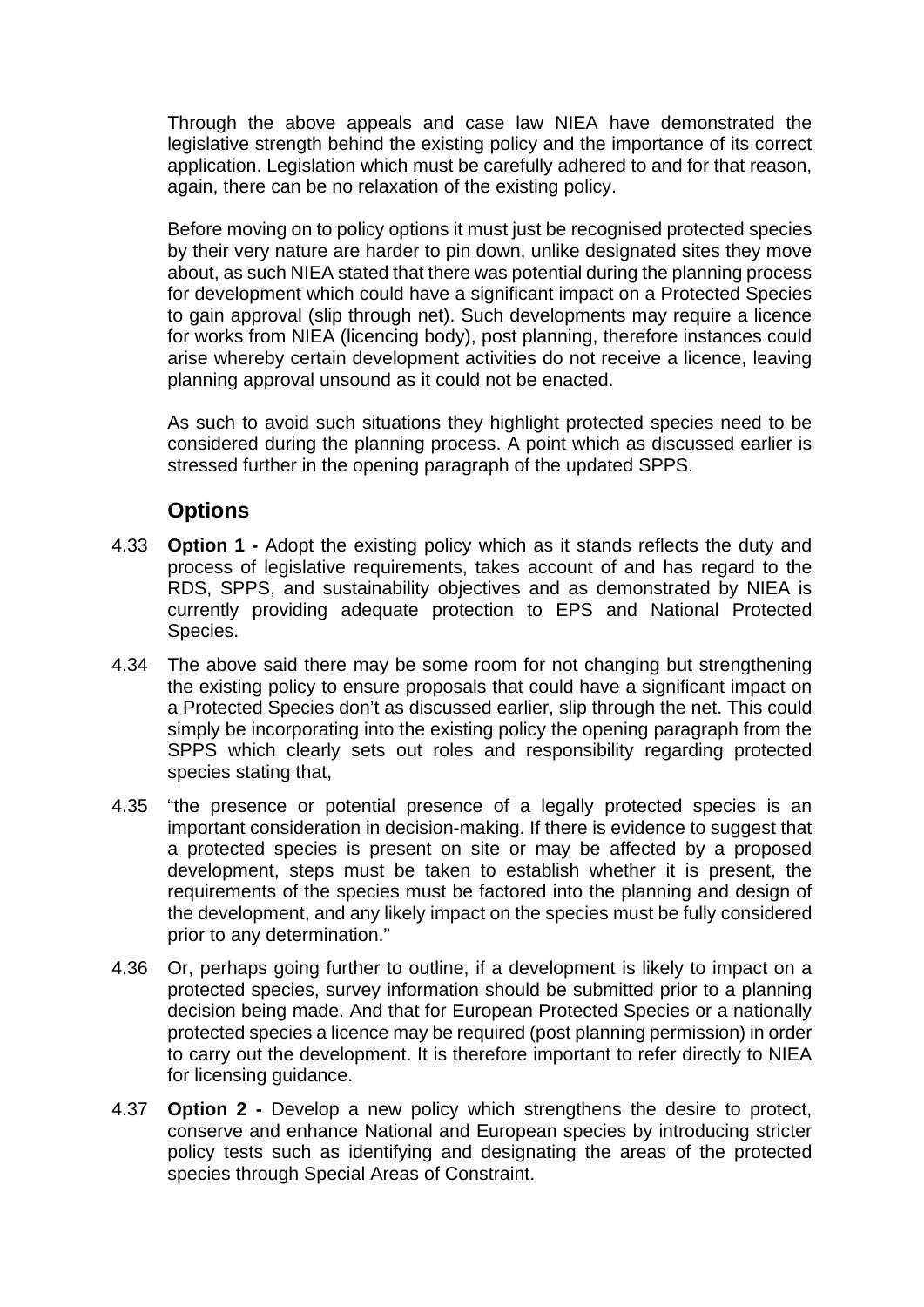- 4.38 The drawbacks of a Special Areas of Constraint, are that a unique area would have to be identified and produced for each species protected by law within Mid Ulster. This in itself would be an onerous task but in addition it would be necessary to monitor and update each of the Special Areas of Constraint to ensure their accuracy. As such the introduction of Special Areas of Constraint, is not considered to be a viable option and it is recommended that issues can be addressed on a case by case basis utilising the existing control mechanism of HRA and where appropriate EIA alongside consultation with NIEA.
- 4.39 Furthermore the introduction of a Special Areas of Constraint, to be designated around the various types of protected species presents its own inherent difficulties due to the migratory nature of species. The onerous nature of this task and the level of ongoing monitoring that it would require mean that the introduction of Special Areas of Constraint, is not a feasible option under this policy.
- 4.40 **Preferred Option** *-* Based on the evidence provided it is suggested that the preferred option is, **Option 1**, adopt the existing policy. There is however an opportunity to update the existing policy, simplifying it to make it more user friendly and highlighting as the SPPS does, that any likely impact on protected species must be fully considered prior to any determination. The Mid-Ulster Council could adopt a similar policy wording, as set out below, within the new Local Development Plan for Protected Species:

#### 4.41 *"Proposals for development likely to impact on protected species must be fully considered prior to any determination. Proposals shall not accord with the LDP if:*

- *1. there is any likely to harm a European protected species, unless there are no alternative solutions; and it is required for imperative reasons of overriding public interest; and there is no detriment to the maintenance of the population of the species at a favourable conservation status; and compensatory measures are agreed and fully secured. Or*
- *2. It is likely to harm any other statutorily protected species which cannot be adequately mitigated or compensated against."*

# **National Designations**

4.42 PPS 2, Policy NH 3 - Sites of Nature Conservation Importance - National and SPPS (Regional Strategic Policy) are at large identical word for word stating,

"Planning permission will only be granted for a development proposal that is not likely to have an adverse effect on the integrity, including the value of the site to the habitat network, or special interest of:

- an Area of Special Scientific Interest;
- a Nature Reserve:
- a National Nature Reserve: or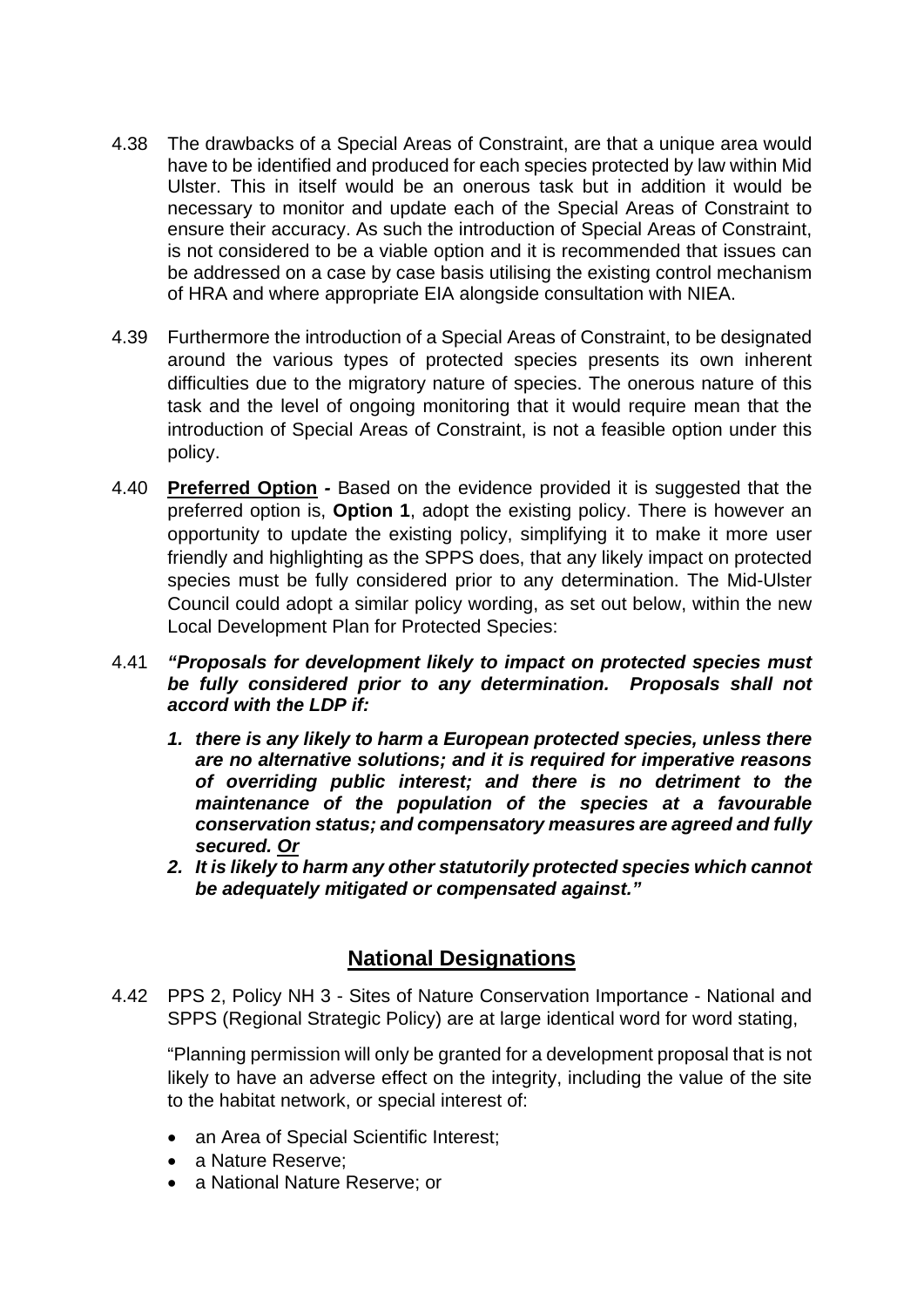• a Marine Nature Reserve.

A development proposal which could adversely affect a site of national importance may only be permitted where the benefits of the proposed development clearly outweigh the value of the site. In such cases, appropriate mitigation and/or compensatory measures will be required."

- 4.43 That said the SPPS goes into slightly more detail to explain:
	- **An Area of Special Scientific Interest** sites of special interest by reason of their flora, fauna, geological and/or physiographical features are designated under Part IV of the Environment (Northern Ireland) Order 2002. There is a legal duty to take reasonable steps to further the conservation and enhancement of the features by which the ASSI is of special scientific interest;
	- **A Nature Reserve or National Nature Reserve** nature reserves can be of national (and sometimes international) importance. They are usually managed by the Department or by agreement with another Department, a council or a voluntary conservation body; or
	- **A Marine Conservation Zone** sea areas, including the inter tidal zone, designated by the DOE under Part 3 of the Marine Act (Northern Ireland) 2013. They are established for the conservation of marine flora and fauna, habitats, and features of geological or geomorphological interest.
- 4.44 It also states, "Planning authorities should note that nature conservation sites selected as European sites under the Birds and Habitats Directives may also be underpinned, either wholly or in part, by sites selected at national level."
- 4.45 PPS 2 covers most of the additional detail above within its legislative context. However, regarding ASSI's, although it states they are given legal protection under Part IV of the Environment (Northern Ireland) Order 2002 the SPPS emphasises that, "there is a legal duty to take reasonable steps to further the conservation and enhancement of the features by which the ASSI is of special scientific interest.'
- 4.46 Just of note MUDC area does not contain as referenced by PPS 2 Marine Nature Reserves which or Marine Conservation Zones referenced by the SPPS due to its geographical location.
- 4.47 From what we have outlined above we can see quite clearly the existing policy accords with the SPPS. That said, the SPPS emphasises our legal duty with regards ASSI's.
- 4.48 Now we have established the existing policy accords with the SPPS the question is, is it working? NIEA were asked to consider if they felt the policy provided adequate protection to nature conservation sites of national importance and their response was:

"NIEA considers that the wording of this policy is appropriate to provide adequate protection to designated sites and enable the council to comply with the duty within the Environment Order."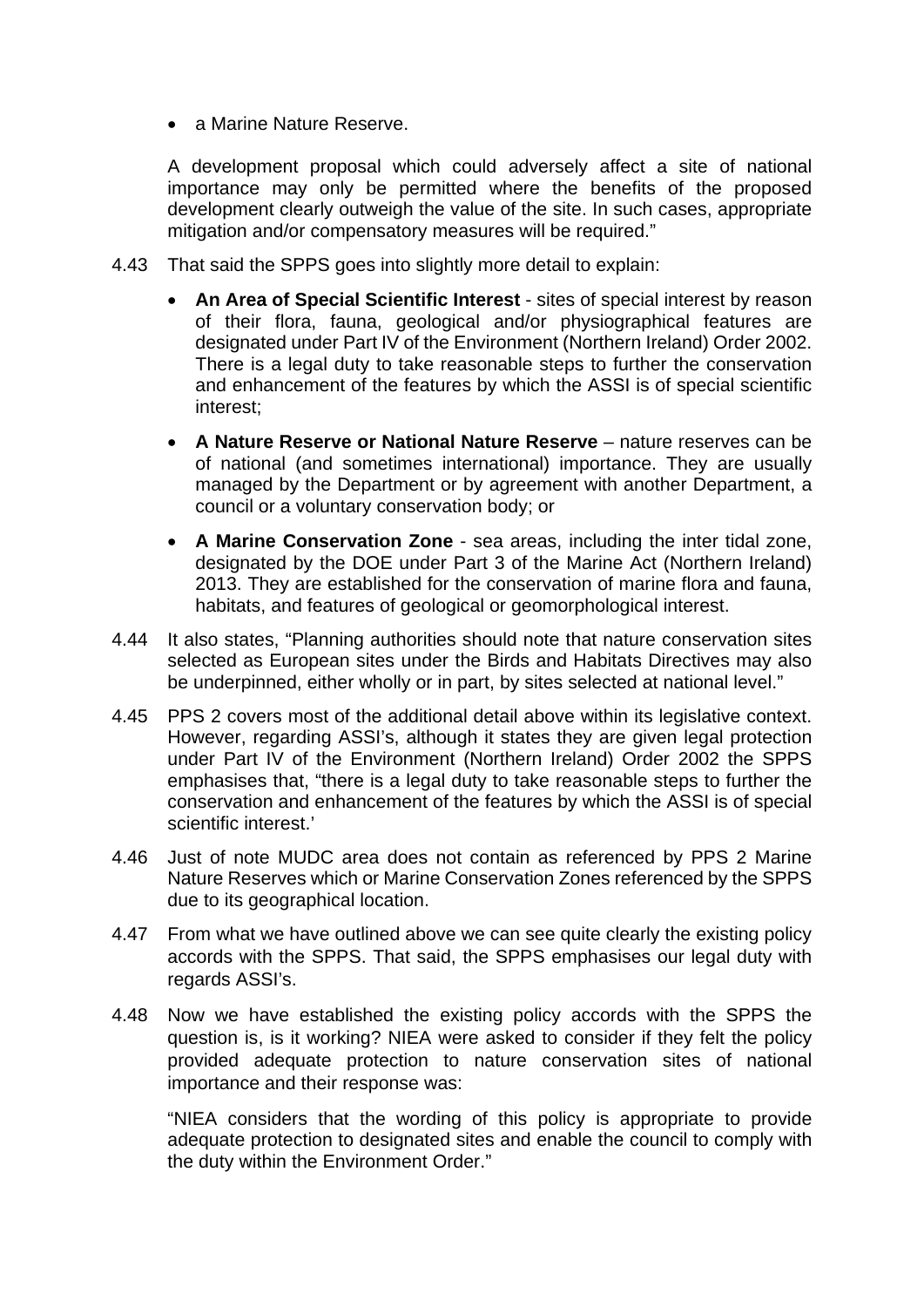It is this legal duty which means there can be no relaxation in the current policy.

# **Options**

- 4.49 **Option 1** *-* Adopt the existing policy which as it stands reflects the duty and process of legislative requirements, takes account of and has regard to the RDS, SPPS, sustainability objectives. And in NIEA's words it, "is appropriate to provide adequate protection to designated sites and enable the council to comply with the duty within the Environment Order."
- 4.50 In keeping with the status quo it may be worth including the following lines from the SPPS just to enforce "there is a legal duty to take reasonable steps to further the conservation and enhancement of the features by which the ASSI is of special scientific interest.'
- 4.51 **Option 2 -** NIEA mentioned that buffers around ASSI's could be useful to highlight to case officers areas where development is likely to impact on them and when this policy should then be applied. This could be achieved through Special Areas of Constraint. As discussed previously these areas cannot cover every possible type of proposed development and for that reason when weighed up against the existing control mechanisms in place within the planning process such as MUDC's consultation with the environmental experts, NIEA, this is not considered a viable option. Also it raises the difficult question of just how far to define the Special Area of Constraint so that it adequately protects the national designations without being overly restrictive on areas in its vicinity.
- 4.52 **Preferred Option** *-* Based on the evidence provided it is suggested that the preferred option is, **Option 1**, adopt the existing policy. There is however an opportunity to update the existing policy, simplifying it to make it more user friendly and highlighting any likely impact on the species must be fully considered prior to any determination. The Mid-Ulster Council could adopt a similar policy wording, as set out below, within the new Local Development Plan for National Designations:

*"Proposals for development which would affect national designations, shall not accord with the LDP unless:* 

*(a) the objectives of designation and the overall integrity of the area will not be compromised; or* 

*(b) any unacceptable impacts on the qualities for which the area has been designated are clearly outweighed by social, environmental or economic benefits of regional importance."*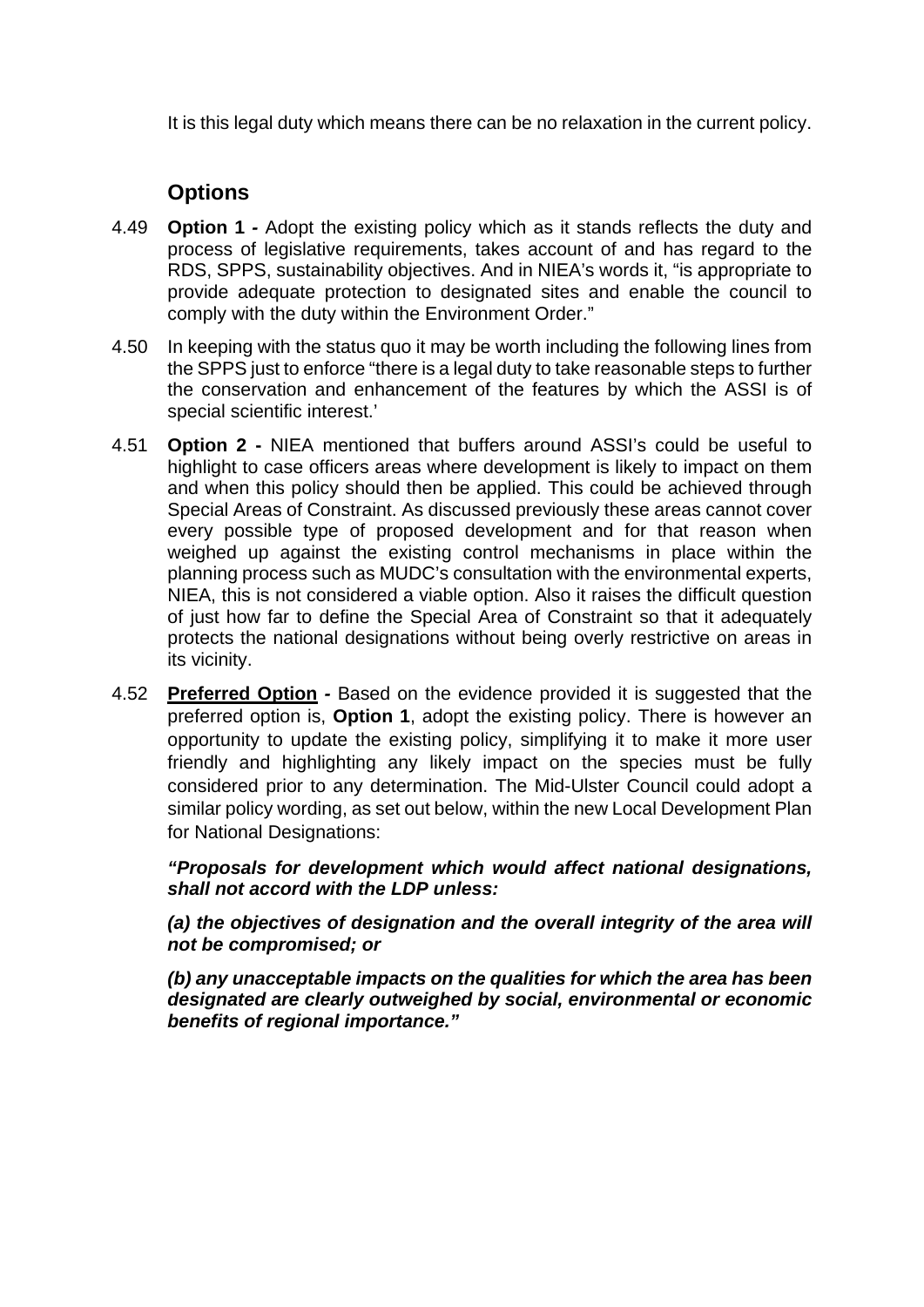### **Local Designations**

4.53 With regard to local designations PPS 2, Policy NH 4 - Sites of Nature Conservation Importance - Local and SPPS (Regional Strategic Policy) are again at large identical both clearly stating that,

"A development proposal which could have a significant adverse impact on a site of local importance may only be permitted where the benefits of the proposed development outweigh the value of the site. In such cases, appropriate mitigation and/or compensatory measures will be required."

- 4.54 They both outline Local Nature Reserves and Wildlife Refuges can be established by councils under the provisions of Nature Conservation and Amenity Lands (Northern Ireland) Order 1985. And Wildlife Refuge established under the Wildlife (Northern Ireland) Order 1985. Whereas PPS 2 states this within it supplementary quidance the SPPS is perhaps more user friendly stating it from the outset within its Regional Strategic Policy.
- 4.55 The Nature Conservation and Amenity Lands (Northern Ireland) Order 1985 includes a duty to protect (so far as reasonably practicable) flora, fauna and geological and physiographical features of the countryside from any harmful effects and for that reason there can be no case made for a relaxation of this policy.
- 4.56 NIEA highlighted Sites of Local Nature Conservation Importance (SLNCI's) are features in the landscape of value to wildlife and included earth science features which were identified previously in area plans. They can contain priority habitat though this is not always the case especially in urban areas. And to this end they recommended Mid Ulster should continue with area plan designation or a similar one. NIEA highlighted that they have a local wildlife sites dataset which may aid with selection of possible sites.

### **Options**

- 4.57 **Option 1** *-* Adopt the existing policy which meets legislative requirements, takes account of the RDS, the SPPS and sustainability objectives. The thrust of the planning policy takes account of the Council's own strategic objective to protect and enhance the natural environment. NIEA have stated, "this policy is appropriate for these local designated sites."
- 4.58 **Option 2 -** adopt the existing policy approach but augment it with SLNCI's. These have already been identified in the existing area plans, however in order to bring them forward it will require an extensive review. This approach is favoured by NIEA. There is no inherent requirement in the SPPS to do this and to a large degree the policy on species will go most of the way to achieve the appropriate protection.
- 4.59 **Preferred Option -** Based on the evidence provided it is suggested that the preferred option is, **Option 2**, as we are already a long way towards it within the existing area plans, though there will still be significant work to do. There is however an opportunity to update the existing policy, simplifying it to make it more user friendly. The Mid-Ulster Council could adopt a similar policy wording,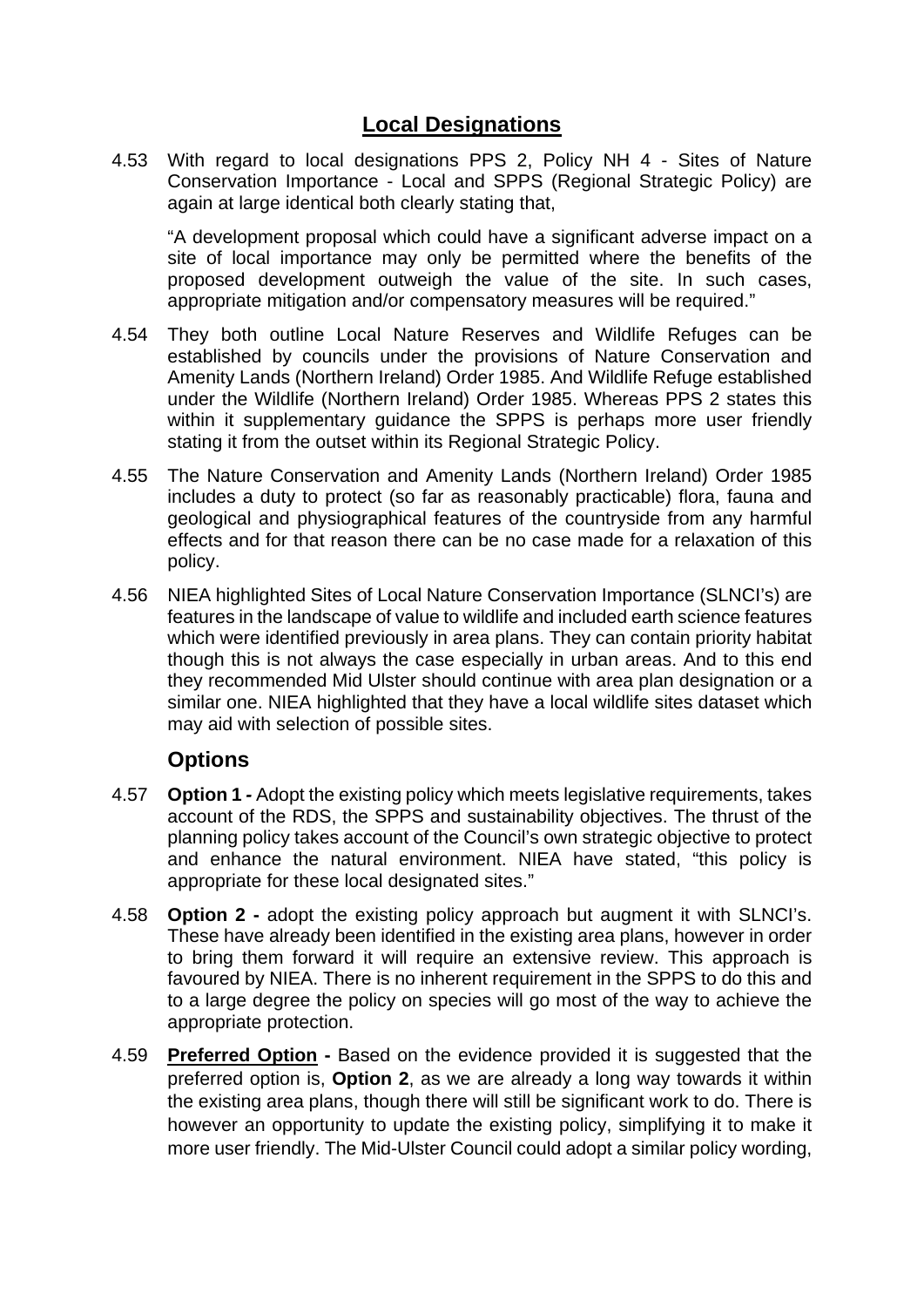as set out below for Local Designations, within the new Local Development Plan:

4.60 **Proposals for development which could affect a Local Nature Reserve or a Wildlife Refuge or other sites of local nature conservation importance will accord with the LDP where the benefits of the proposed development outweigh the value of the site.** 

# **Other Habitats, Species or Features of Natural Heritage importance**

- 4.61 Policy NH 5 (PPS 2) and the SPPS (Regional Strategic Policy) are almost identical however the SPPS clearly identifies in its introductory paragraph as opposed to PPS 2 in its justification and amplification (J&A) that, "It is recognised that many other important habitats, species and features of natural heritage, which deliver ecosystem services, fall within or outside a designated site. To ensure international and domestic responsibilities and environmental commitments with respect to the management and conservation of biodiversity are met, the habitats, species and features mentioned below are material considerations in the determination of planning applications."
- 4.62 PPS 2 however in its J&A gives greater detail to aid understanding of the complexity regarding priority habitats and species explaining they include both European (as identified under Annex I and II of the Habitats Directive and Annex I of the Birds Directive) and Northern Ireland priority habitats and species, identified through the Northern Ireland Biodiversity Strategy (NIBS) (in pursuance of the statutory duties under the Wildlife and Natural Environment (NI) Act 2011.)
- 4.63 Both PPS 2 and SPPS state, "Planning permission will only be granted for a development proposal which is not likely to result in the unacceptable adverse impact on, or damage to known:
	- priority habitats;
	- priority species;
	- active peatland;
	- ancient and long-established woodland;
	- features of earth science conservation importance;
	- features of the landscape which are of major importance for wild flora and fauna;
	- rare or threatened native species;
	- wetlands (includes river corridors); or
	- other natural heritage features worthy of protection.
- 4.64 A development proposal which is likely to result in an unacceptable adverse impact on, or damage to, habitats, species or features may only be permitted where the benefits of the proposed development outweigh the value of the habitat, species or feature. In such cases, appropriate mitigation and/or compensatory measures will be required."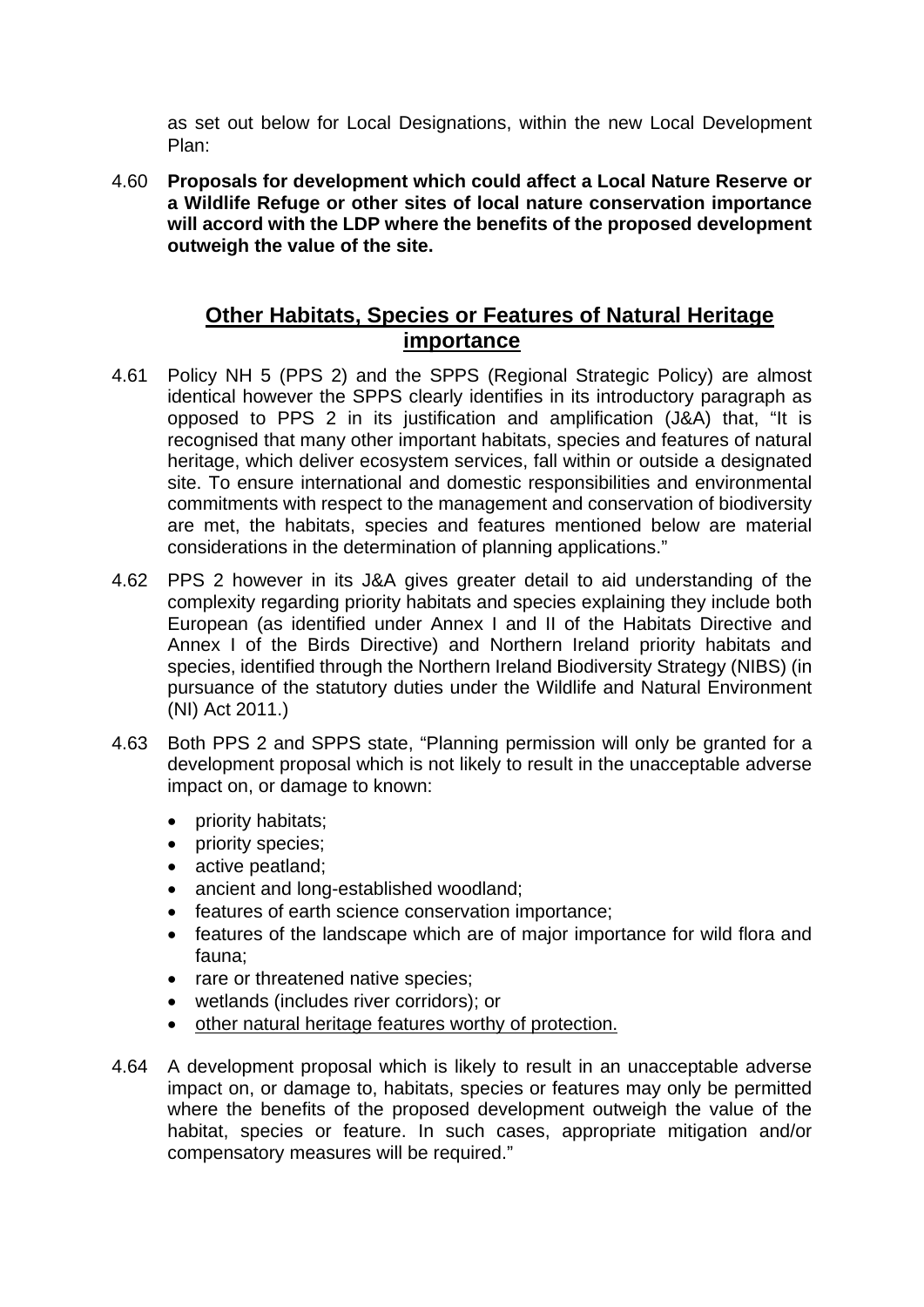- 4.65 Noticeably the SPPS after the bullet point: "other natural heritage features worthy of protection", has added, 'including trees and woodland." PPS 2, although in its J&A, gives greater detail outlining, ""Other" natural heritage features worthy of importance are most likely to include trees and woodland which do not fall under the priority habitat or long established woodland categories but are in themselves important for local biodiversity."
- 4.66 From what we have outlined above we can see quite clearly the existing policy accords with the SPPS. Now we ask the question, is it working? NIEA have stated the existing policy enables planners to comply with the WANE act duty, Water Environment (Water Framework Directive) Regulations (NI) 2003 (wetlands including river corridors) and Habitats Directive, Article 10 (features of the landscape of nature conservation value. That they consider the policy is adequate for most biodiversity. That it offers a degree of flexibility to the policy through the balance of compensation in cases where habitat could be created against those which cannot be recreated, and in bringing the benefits of the proposal against the value of the habitat. And as such have quoted a number of appeals showing its workings and reinforcing its legislative strength:
	- **Appeal 2012/A0155[13](#page-18-0),** involved a Site of Local Nature Conservation Interest (draft at time of appeal) which included priority habitat. The proposal was for infill which if allowed would remove the entire priority habitat within the site. The appeal was dismissed as the proposal would have caused unacceptable damage to priority habitat, priority bird species, wetland and natural heritage features worthy of protection within the site and the benefits of the proposal did not outweigh the value of the site. This appeal shows that the workings of the PPS2 policy provide an adequate basis for the defence of planning decisions.
	- **Appeal 2012/A0186[14,](#page-18-1)** dealt with loss of priority habitat for an EIA application (windfarm). The appellant had not provided detailed mitigation and compensation for the loss of blanket bog priority habitat. One of the reasons for failing the appeal was absence of clearly demonstrated mitigation and/or compensatory measures as the development would have an unacceptable adverse impact on biodiversity and nature conservation.
	- **Appeal 2013/A0242[15,](#page-18-2)** for a single wind turbine was dismissed on the impact of the proposal on priority habitat.
	- **Joint Appeals[16](#page-18-3) 2013/A0155 and 2013/A0156,** for single wind turbines were dismissed partly due to the impact on priority habitat.
	- **Appeal 2013/A0180[17](#page-18-4)**, planning reference O/2013/0364 was allowed as the commissioner considered that with some gorse hedge removal there was an adequate buffer for bats for the single wind turbine to landscape features. The loss of hedgerow and conifers was mitigated by hedgerow planting of 10 times the amount lost at a location away from the turbine.
- 4.67 NIEA did however highlight a number points worth considering:

<span id="page-18-0"></span> <sup>13</sup> Planning reference W/2010/0113/F

<span id="page-18-1"></span><sup>14</sup> Planning reference J/2011/0148

<span id="page-18-2"></span><sup>15</sup> Planning reference J/2012/0366/F

<span id="page-18-3"></span><sup>16</sup> Planning references I/2013/0057/F and I/2013/0058/F

<span id="page-18-4"></span><sup>17</sup> Planning reference O/2013/0364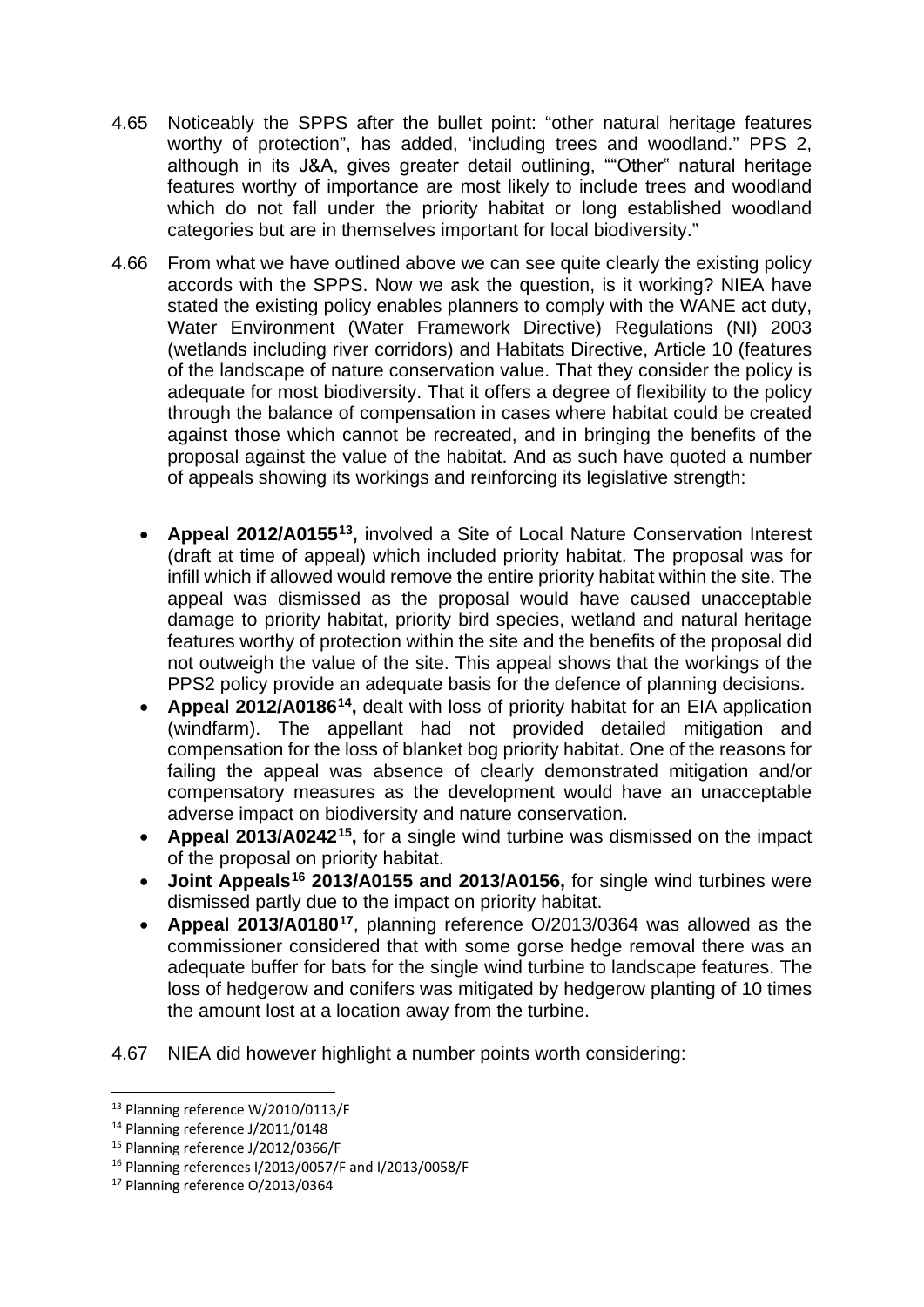PPS 2 centres on the mitigation hierarchy, an explanation of which was provided in supplementary planning guidance<sup>[18](#page-19-0)</sup> which was to accompany PPS 2 though never finalised: avoid feature/habitat, if it can't be avoided then mitigate the impacts, if there are still impacts that can't be mitigated then compensate and in cases where compensation is not possible then refuse. To aid transparency of the existing policy with regards mitigation Mid Ulster could consider providing some supportive text.

- 4.68 Mid Ulster could also provide greater clarity for habitats that cannot be compensated against e.g. Ancient and long Established Woodland and intact bog (occurs within the priority habitats, Blanket Bog and Raised Bog and is usually active peatland).
- 4.69 Bearing in mind the above point according to NIEA there have been some discussions for appeal hearings questioning is it necessary to have an active peatland policy within PPS2? Active peatland only occurs in the priority habitats Blanket bog and Raised Bog. If it were to be removed from the policy as it stands, explanatory text would need to indicate that its loss could not be fully compensated.
- 4.70 They also highlighted the existing policy is obvious where woodland is still present, but it can also apply where trees have been removed. Where the woodland has been lost and is now planted with conifers, the site would be classified as a planted ancient woodland site (PAWS). If these sites still had some remnant veteran trees or ancient woodland indicator plants, then the site would also warrant policy protection from permanent loss from development. As such suggested Mid Ulster may wish to have a separate policy for ancient and long established woodland which could also include the amenity value of the woodlands and highlight their species sensitivities especially as it cannot be recreated.
- 4.71 Additionally the existing policy was developed when water framework management plans were in infancy. And therefore Mid Ulster now has the opportunity to improve the cross over and linkage between the local policy plan and the local water quality management plans. An example of where this has already successfully be achieved is the recently adopted Northern Area plan, Policy ENV 4 Development Adjacent to a Main River. This policy includes a biodiversity strip of 10m along main rivers and encourages public access provision.
- 4.72 NIEA suggested the introduction of a stand-alone policy for the protection of trees. Trees that have a confirmed Tree Preservation Order or are within a Conservation Area are afforded a significant degree of statutory protection. This aside there may be scope to include an additional element within the new policy to reflect the importance of retaining trees or landscape features that make an valuable contribution to the wider environment.

<span id="page-19-0"></span><sup>&</sup>lt;sup>18</sup> Supplementary Planning Guidance to Draft Planning Policy Statement 2 Natural Heritage (Revised) March 2011, Introduction, page 4.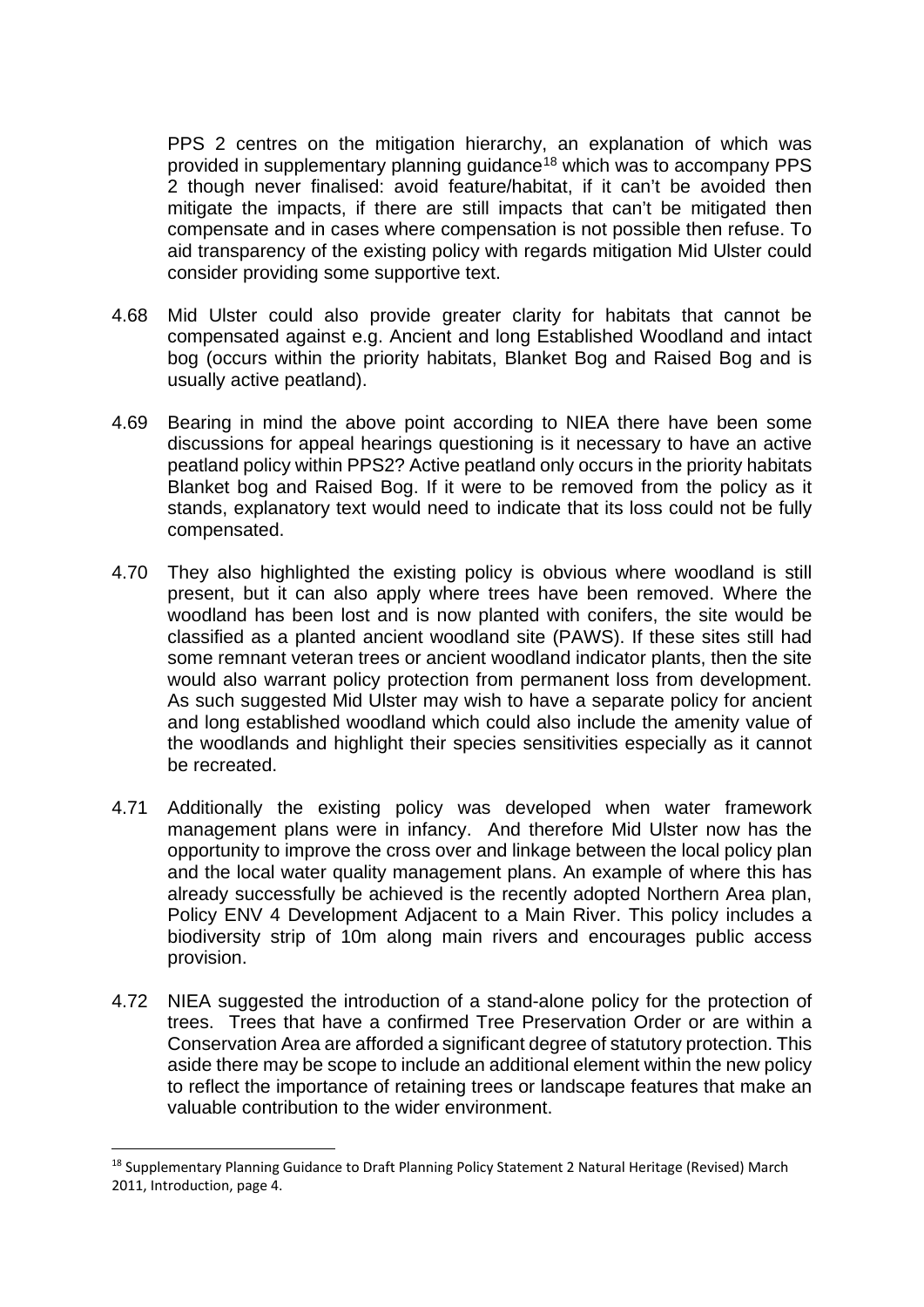# **Options**

- 4.73 **Option 1** *-* Adopt the existing policy which meets legislative requirements, takes account of the RDS, the SPPS and sustainability objectives. The thrust of the planning policy takes account of the Council's own strategic objective to protect and enhance the natural environment.
- 4.74 **Option 2** *-* Develop a new policy which strengthens the desire to protect and conserve habitats, species or features of natural heritage importance through the introduction of individual designations, each with its own unique policies.

It is noteworthy that not all Habitats, Species or Features of Natural Heritage importance have been identified and as such their designation would involve a significant piece of work. As these sites have not all been recorded there is the concern that some could be overlooked in the consideration of development proposals.

4.75 **Preferred Option -** Based on the evidence provided it is suggested that the preferred option is, **Option 1,** adopt the existing policy. There is however an opportunity to update the existing policy, simplifying it to make it more user friendly. Picking up on NIEA's comments on adding transparency and clarity to the policy by introducing supportive text regarding mitigation measures, giving greater clarity for habitats that can't be compensated against, looking at the necessity of the active peatlands policy, improving the cross over and linkage between the local policy plan and the local water quality management plans. It is however still hoped the degree of flexibility to this policy through the balance of compensation could be retained. The Mid-Ulster Council could adopt a similar policy wording, as set out below for Other Habitats, Species or Features of Natural Heritage importance, within the new Local Development Plan:

*Proposals for development which are likely to result in the unacceptable adverse impact on, or damage to Other Habitats, Landscape Features, Species or Features of Natural Heritage importance, shall not accord with the LDP unless the benefits of the proposed development outweigh the value of the habitat, species or feature. In such cases, appropriate mitigation and/or compensatory measures will be required.*

*Trees will be a presumption in favour of retaining trees where they make a valuable contribution to the wider environment and local amenity.* 

# **Areas of Outstanding Natural Beauty**

- 4.76 Notably from the outset PPS 2 has an individual policy for AONB's (Policy NH 6). The SPPS on the other hand has incorporated AONB's within it Regional Strategic Policy for National Designations in doing so highlighting and clarifying their position in the natural heritage hierarchy.
- 4.77 It is the Nature Conservation and Amenity Lands (Northern Ireland) Order 1985 (NCALO), which places a duty on public bodies to conserve the natural beauty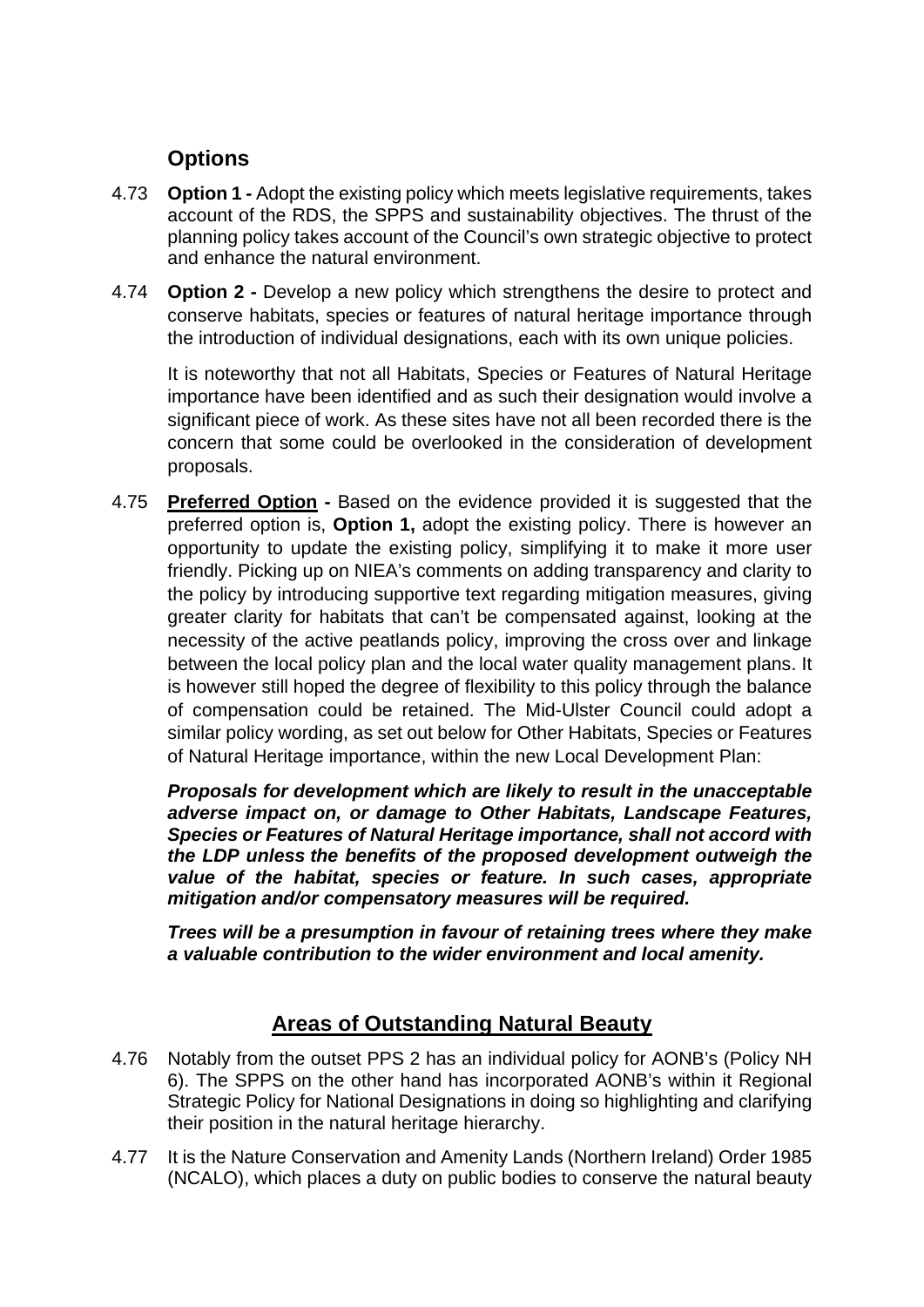and amenity of the countryside. And as such both Policy NH 6 (PPS 2) and SPPS (Regional Strategic Policy) outline AONB's are designated primarily for their high landscape quality, wildlife importance and rich cultural and architectural heritage under NCALO. PPS 2 says this within its legislative context whereas the SPPS is more user friendly stating it from the outset within its Regional Strategic Policy.

- 4.78 The SPPS goes on to say that, "Development proposals in AONBs must be sensitive to the distinctive special character of the area and the quality of their landscape, heritage and wildlife, and be in the accordance with relevant plan policies." Whereas PPS 2 states, "Development in Area of Outstanding Natural Beauty will only be granted where it is of an appropriate design, size and scale for the locality and meets all the following criteria:" which it then details. Here the SPPS uses stronger wording, however PPS 2 provides a greater level of detail to the policy user when making assessments.
- 4.79 PPS 2 within its J&A states, "In assessing proposals account will be taken of the Landscape Character Assessments and any other published guidance such as countryside assessments produced as part of the development plan process, as well as AONB Management Plans and local design guides." The SPPS not only states this within its strategic regional guidance but goes further than PPS 2 to include assessing, "cumulative impacts." PPS 2 does not provide a planning test in relation to need and therefore does not deal with cumulative issues. PPS 21 provides significant policy tests but does not however differentiate between Areas of Outstanding Natural Beauty (AONB) and the general countryside.

PPS 2 is therefore quite simply a design policy broad enough to apply across NI.

### **Options**

- 4.80 It is acknowledged that there is a definite need to retain a be-spoke policy for AONB's, however, there are a number of ways which this can be achieved.
- 4.81 **Option 1 -** Adopt the existing policy which meets legislative requirements, takes account of the RDS, the SPPS and sustainability objectives.
- 4.82 However one of the main issues with the existing policy is that it is essentially a design policy for rural housing only and as such des not fully consider the full range of development proposals received within the AONB. In addition the existing AONB policy does not deal with the cumulative impacts of development proposals within the AONB.
- 4.83 **Option 2** *-* Develop a new policy which strengthens the desire to protect, conserve and enhance AONB's by adapting the wording contained within the SPPS and is supported by areas of constraint on high structures.
- 4.84 **Option 3 –** Develop a new Special Countryside Area, to protect the Sperrins AONB from all forms of development.
- 4.85 This option would indeed protect the AONB from insensitive forms of development however it would be a restrictive policy. It is considered that there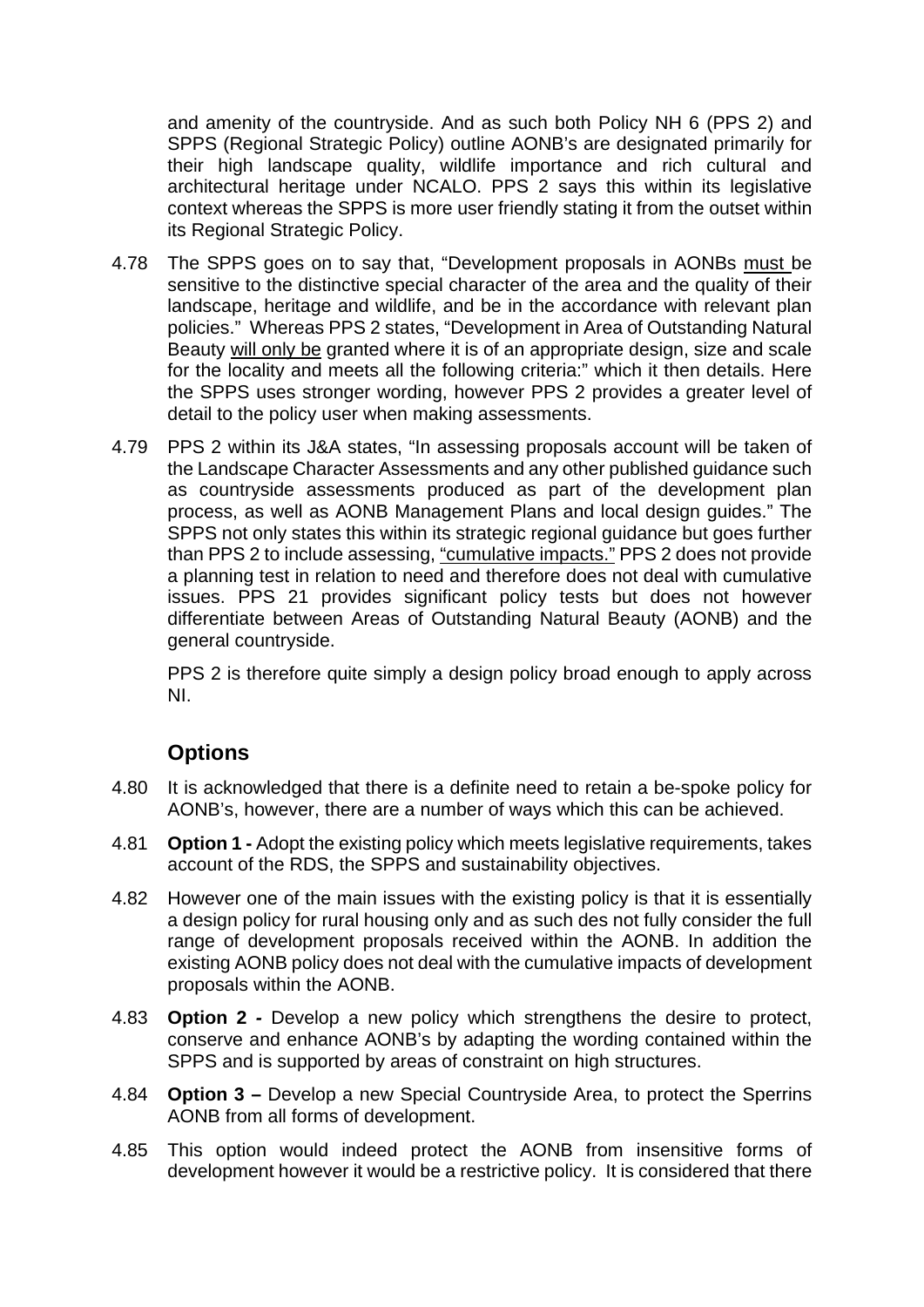is no requirement at present for a Special Countryside Area across the AONB as such a policy would be overly restrictive and does not recognise the unique capacity of certain landscapes to accommodate development better than others. It is recognised that there may be a need for additional controls for minerals extraction and high structures within the AONB however such policy options will be brought forward under separate policy.

#### **Preferred Option**

4.86 Based on the evidence provided it is suggested that the preferred option is, **Option 2** as the introduction of a new policy which seeks to protect the AONB from insensitive development, including high structures, would meet the requirements of the RDS and SPPS. Within the Sperrins AONB it may be difficult to accommodate high structures, wind energy in particular, without detriment to the areas cultural and natural heritage assets. This policy would also introduce the additional element of assessing the cumulative impact of proposals in line with the SPPS. The Mid-Ulster Council could adopt a similar policy wording, as set out below, within the new Local Development Plan:

#### 4.87 *Development which is sensitive to the distinctive special character and landscape quality of the Sperrins Area of Outstanding Natural Beauty will be in accordance with the Local Development Plan.*

4.88 Specific policies, such as for high structures, will be dealt with under separate policy considerations. Where appropriate, the council will provide local policies and guidance in order to assist in the design of housing within settlements.

### **5.0 Conclusion**

- 5.1 The existing policies contained within PPS 2, provides detailed criteria, justification and amplification for the assessment of new development against the need to conserve, protect and, where possible, enhance our natural heritage.
- 5.2 Mid Ulster District is endowed with a rich and diverse range of species, habitats, landscapes and earth science features which make up its natural heritage and add to distinguishing its special character and identity. This is recognised at local, national and international level and can be seen by the significant number of designated sites within the District. Some important because what they exemplify is rare and irreplaceable, such features of scientific, educational or research interest, once destroyed, cannot be recreated. Others are important as representative examples of their type on a local, national or international scale. They are also important economic assets providing revenue to the economy through environmental activities, tourism, recreation and employment. Their continued protection, conservation and enhancement where possible shall promote their sustainable development and help to meet the